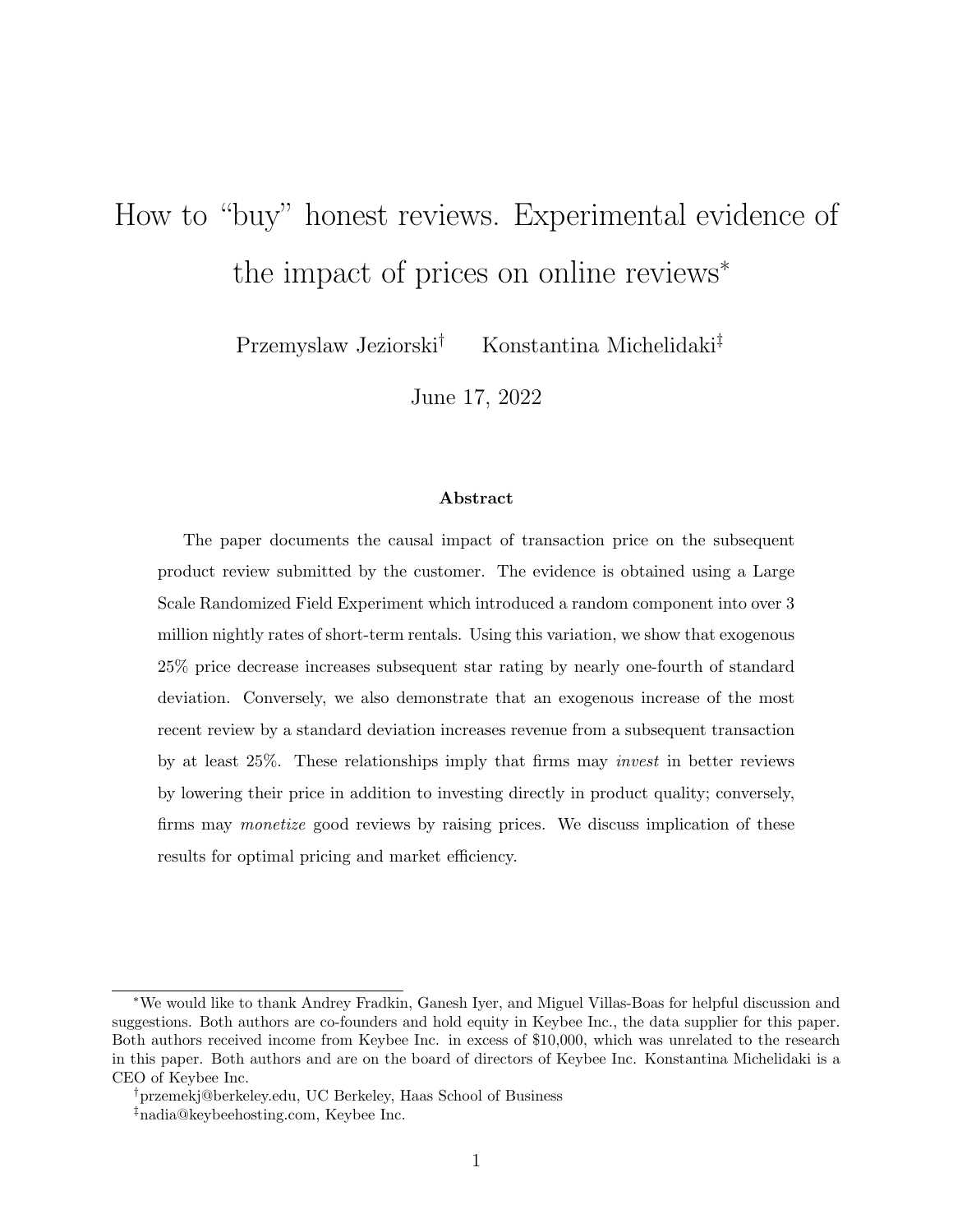# 1 Introduction

Reputation systems based on customer reviews emerged as a prominent feature of modern online marketplaces. The main purpose of the reviews is to increase market efficiency by lowering asymmetric information about product quality between buyers and sellers.<sup>[1](#page-1-0)</sup> Indeed, numerous findings suggest that customer reviews are an informative signal about product quality.[2](#page-1-1) However, the literature identified several mechanisms impeding the information value of the reviews<sup>[3](#page-1-2)</sup>, including self-selection, review externalities, and fake reviews. We show firms can "buy" favorable organic reviews by temporarily lowering their prices.

To obtain the causal impact of prices on reviews, we used a naturally occurring field experiment in which an optimal pricing algorithm randomly perturbed over 3 million posted prices on a leading online platform offering short-term rentals.<sup>[4](#page-1-3)</sup>. We show that an exogenous 25% decrease in transaction price leads to an increase in review rating by approximately a fourth of standard deviation. We also demonstrate that the effect is more prominent for accommodations with fewer photos and shorter descriptions likely characterized by a greater degree of asymmetric information.

Conversely, we find a positive causal relationship between the most recent review and subsequent transaction price. In particular, we show that increase in the star rating of the most recent sale increases price of a subsequent transaction by at least  $25\%$  $25\%$  $25\%$ .<sup>5</sup> Our causal interpretation of the link between reviews and future performance relies only on experimental variation. In contrast, the literature on the impact of reviews typically relies on non-random natural experiments (ex. regression discontinuity or difference-in-differences)

<span id="page-1-0"></span><sup>1</sup>Classical reference showing detrimental role of asymmetric information is [Akerlof](#page-28-0) [\(1978\)](#page-28-0). Beyond adverse selection, in the empirical setting considered in this paper (short-term rentals), asymmetric information may also lead to more nuanced frictions such as statistical discrimination, see Laouénan and Rathelot [\(2022\)](#page-30-0).

<span id="page-1-2"></span><span id="page-1-1"></span><sup>2</sup>See [Chevalier and Mayzlin](#page-29-0) [\(2006\)](#page-29-0), [Cabral and Hortacsu](#page-29-1) [\(2010\)](#page-29-1), and [Anderson and Magruder](#page-28-1) [\(2012\)](#page-28-1).

<sup>3</sup>[Lewis](#page-30-1) [\(2011\)](#page-30-1) shows that online market places are subject to significant residual asymmetric information, despite the ubiquity of reviews.

<span id="page-1-3"></span><sup>&</sup>lt;sup>4</sup>The prices were perturbed by multiplicative shock was distributed uniformly on the interval [0.9,1.1] and was applied independently (IID) across *pricing events*. A pricing event combines a property, the date the property is occupied, and a pricing day. New shocks are applied daily between midnight and 1 am local time to random 30% of nightly rates of future unrented nights within the next 2-year window. The dataset consists of 341 unique rental properties and 1,003 rental days, repriced daily. Accounting for customer entry and attrition, we obtain over 3 million pricing events that obtained a non-trivial random shock.

<span id="page-1-4"></span><sup>&</sup>lt;sup>5</sup>The dynamic pricing algorithm drops the price as the check-in date approaches to obtain over  $90\%$ capacity utilization; thus, transaction prices, not conversion rates, are the most informative measure of profitability in our setting.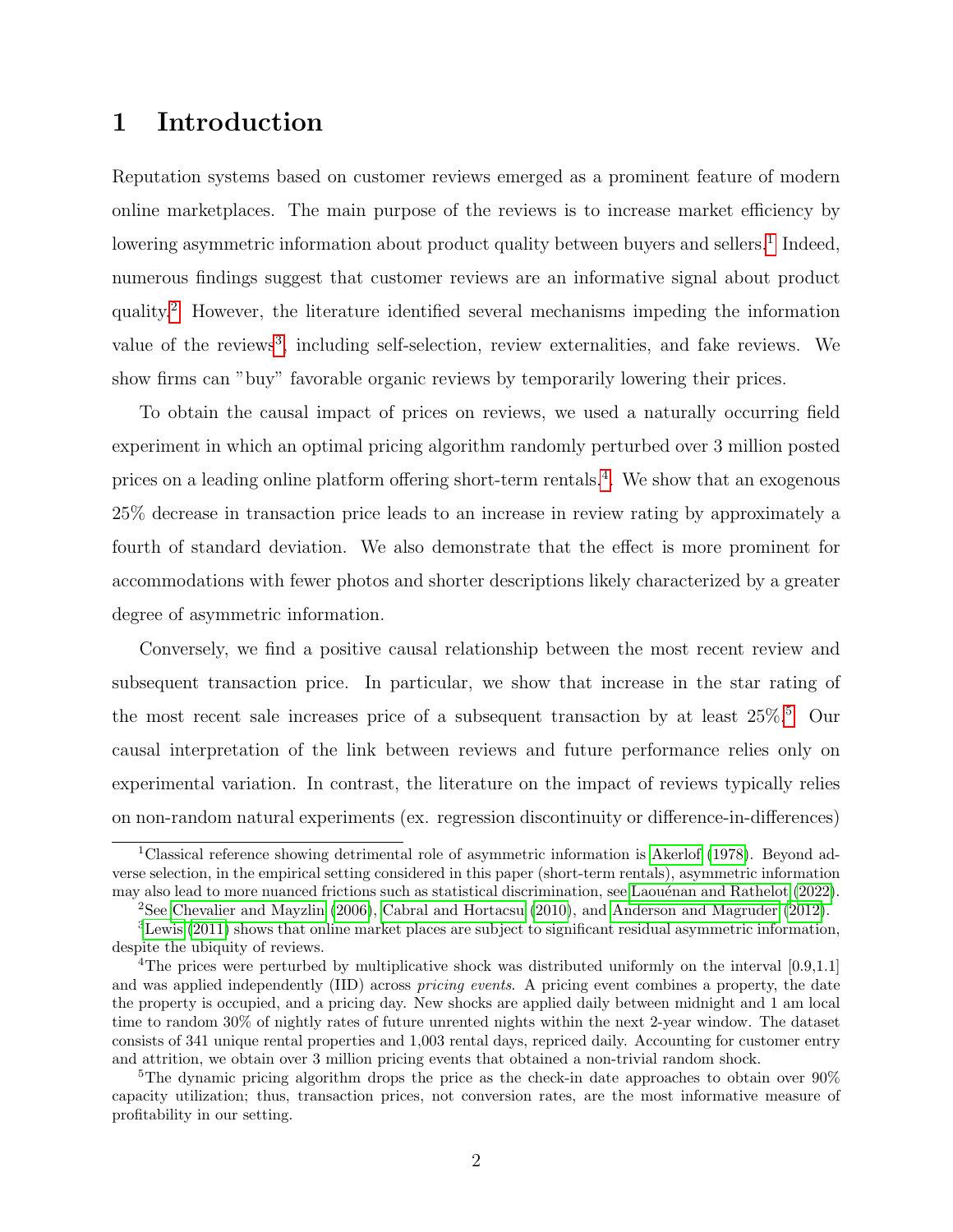because it is difficult to introduce truly random variation into the reviews. To obtain such random variation we use a convenient structure of our field experiment; that is, our price shocks are identically and independently distributed (IID) across accommodations and over time. In such a case, shocks to lagged transaction prices are suitable instruments for lagged reviews since (i) they are uncorrelated with unobserved determinants of the current price, and (ii) they are correlated with lagged reviews as discussed in the previous paragraph.

The impact of transaction price on subsequent reviews, and the converse demand feedback loop have important implications for pricing strategy. Immediately, since the review score is persistent, optimal pricing becomes dynamic, even if other market features would only require static pricing<sup>[6](#page-2-0)</sup>. Basic pricing theory prescribes that the firm should change its price, if contemporaneous demand elasticity changes due to a change in review rating.[7](#page-2-1) Beyond this mechanism, our results suggest further incentives for the firm to change its price in response to review ratings. In particular, a firm may lower its price to invest in better reviews, taking into account the ability monetize good reviews in the future. This mechanism has market design and regulatory implications since inferior firms with deep pockets may be able to generate market dominance via product reviews.[8](#page-2-2)

The data suggest several possible mechanisms that could generate a relationship between transaction prices and subsequent customer satisfaction voiced in the review. One possibility is moral hazard caused by a lower consumer surplus of infra-marginal buyers. If buyers incorporate surplus into their ratings, higher prices will lower reviews, even under perfect information about quality. In our empirical setting, the platform aims to directly capture consumer surplus by soliciting *value* rating.<sup>[9](#page-2-3)</sup> We find that the impact of price increase on the value rating is of similar magnitude as on the overall rating, suggesting that lower consumer surplus may be a driving force behind our results.

The second possible mechanism is more nuanced and results from an advantageous selec-

<span id="page-2-2"></span><span id="page-2-1"></span><span id="page-2-0"></span> ${}^{6}$ See [Stenzel, Wolf, and Schmidt](#page-30-2) [\(2020\)](#page-30-2) for theoretical analysis.

<sup>7</sup>For example, [Zhong](#page-30-3) [\(2021\)](#page-30-3) shows that sellers raise prices after a discontinuous jump in their star rating. <sup>8</sup>The mechanism is similar to *predatory pricing* and *dominance* in the markets with learning-by-doing, see [Cabral and Riordan](#page-29-2) [\(1994\)](#page-29-2) [Cabral and Riordan](#page-29-3) [\(1997\)](#page-29-3); or building brand equity via costly advertising and promotion, see Dubé, Hitsch, and Manchanda [\(2005\)](#page-29-4) and [Borkovsky, Goldfarb, Haviv, and Moorthy](#page-29-5) [\(2017\)](#page-29-5).

<span id="page-2-3"></span><sup>9</sup>Airbnb defines value as "did the guest feel that the listing provided good value for the price?".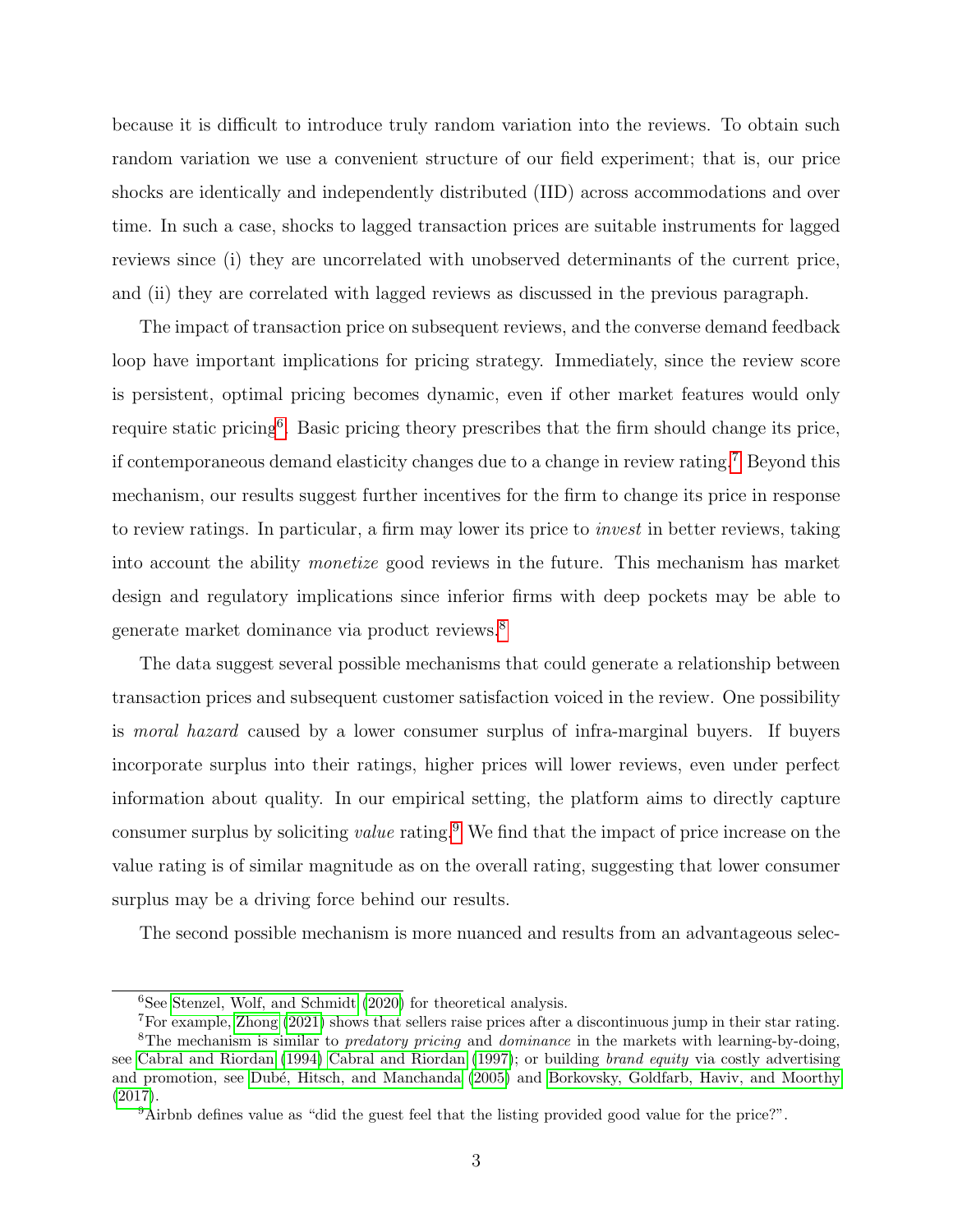tion of buyers as the posted price increases.<sup>[10](#page-3-0)</sup> In particular, a price hike removes marginal buyers who have the lowest preference for the product. Consequently, depending on the curvature of customers' utility function and the distribution of preference heterogeneity, the price hike may lead to either a decrease or increase in satisfaction of buyers and resulting reviews. The direction of the effect depends on the relative importance of moral hazard and advantageous selection.<sup>[11](#page-3-1)</sup>

The third possible mechanism relies on the existence of asymmetric information. The prominence of customer reviews in the short-term rental market suggests a significant amount of uncertainty about product quality before purchase. A considerable degree of private information is not surprising since short-term rental accommodations are prone to larger quality dispersion than hotels. An online listing may have limited ability to communicate the idiosyncratic quality information; thus, the review system becomes a central revelation mechanism in most short-term rental platforms. Apart from the content of an online listing and its reviews, the posted price may be an additional signal of quality, as in [Wolinsky](#page-30-4) [\(1983\)](#page-30-4). We demonstrate that, in theory, asymmetric information is likely to exacerbate the negative impact of price on reviews because after the price hike, consumers generally expect higher quality.<sup>[12](#page-3-2)</sup> The data reveals that even the ratings related to objective measures, such as location or check-in instructions decrease significantly after the price hike. If consumers infer the quality of location or check-in instructions from posted price, a price hike may lead to ex-post regret.

Absent the experiment; the relationship between price and reviews is difficult to identify because of price endogeneity. In particular, prices and reviews are likely to be simultaneously determined by unobserved product characteristics. One can partially address this

<span id="page-3-0"></span><sup>&</sup>lt;sup>10</sup>Pioneering work theoretical work demonstrate that selection of reviewers matters was done by [Li and](#page-30-5) [Hitt](#page-30-5) [\(2008\)](#page-30-5) and [Hu, Pavlou, and Zhang](#page-30-6) [\(2017\)](#page-30-6).

<span id="page-3-1"></span> $11$ An anecdotal example of advantageous selection from the academic profession is instructor ratings. Some faculty believe that increasing the class difficulty (the price of taking the class) may result in better instructor reviews. The presumed increase in ratings may occur because higher difficulty encourages marginal students to drop the course. However, by a similar principle, increasing the difficulty without additional academic benefits would upset students who decided to stay in the class. The overall effect direction depends on the relative strength of selection and impact on infra-marginal students.

<span id="page-3-2"></span> $12$ Extending the student teaching rating example from Footnote [11,](#page-3-1) one could imagine that increasing perceived quality of the class may result in students seeking an academic gratification. However, if the class merely becomes harder without delivering additional gratification, the reviews should be more prone to decrease than in the model with complete information.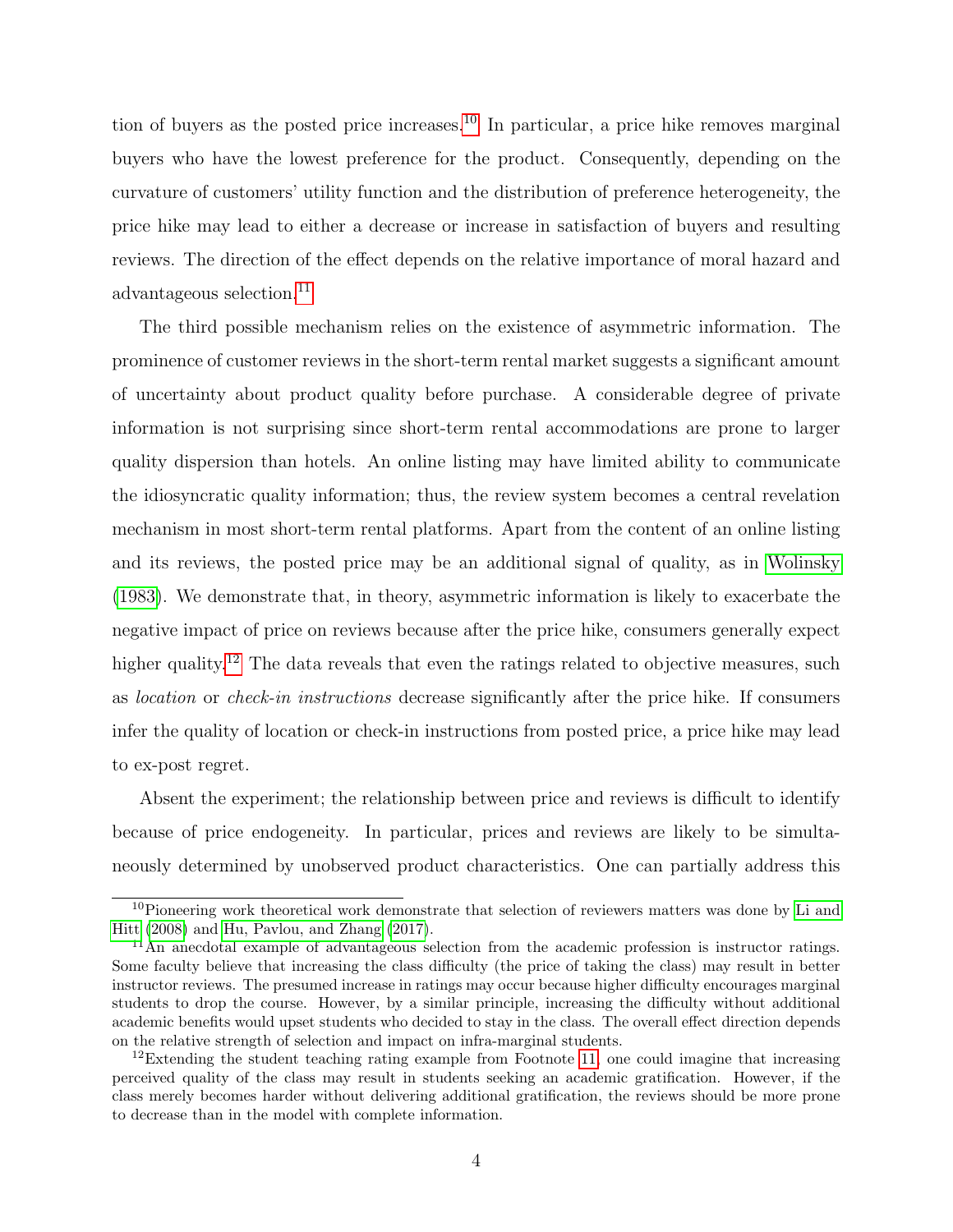endogeneity by using panel data, leveraging within-product variation of transaction prices and reviews. Nevertheless, contemporary price and reviews are likely to be simultaneously determined by serially correlated shocks to unobserved quality, which may be caused by seasonality and any other time-varying demand shifters. As a result, the estimates based on panel data may still suffer from considerable bias. Moreover, the endogeneity in the panel data is particularly concerning for short-term rentals and other products price using automated dynamic pricing algorithms. Such algorithms automatically decrease the posted price of unsold check-in dates as the potential reservation date approaches. This decrease generates a significant degree of correlation between demand shifters and prices, even if the demand shifters are unobserved to the firm ex-ante.<sup>[13](#page-4-0)</sup> This paper addresses price endogeneity with experimental data on exogenous random shocks to the price delivered by an exploratory pricing module employed by the firm supplying the data for this project. The paper considers a series of estimators demonstrating price endogeneity when relying only on observable listing characteristics. Finally, the paper presents causal instrumental variables estimator that leverages only experimental price variation.<sup>[14](#page-4-1)</sup>

The paper is organized as follows. Section 2 contains an Industry Description. Section 3 discusses the data sample and experimental design. Model-free and model-aided results are contained in Section 4. The evidence of price cycles is contained in Section 5. Section 6 concludes.

# 2 Short-term rental industry

This paper focuses on the short-term rental (STR) industry.[15](#page-4-2) STR is a business model in which landlords (henceforth called Hosts) rent furnished properties for a short time, compared to long-term rentals – primarily unfurnished properties rented on yearly contracts. The

<span id="page-4-0"></span><sup>13</sup>Another, more technical reason, for bias in panel-data estimators, is the usual issues present in a dynamic panel with fixed effects as in [Arellano and Bond](#page-29-6) [\(1991\)](#page-29-6). The bias occurs if the regressors are predetermined (not strictly exogenous). Unfortunately, past prices are likely to violate strict exogeneity if they correlate with contemporary or lagged demand shocks.

<span id="page-4-1"></span><sup>&</sup>lt;sup>14</sup>The results in the paper are consistent with the pioneering work of [Luca and Reshef](#page-30-7) [\(2021\)](#page-30-7), who find that increases in prices lead to lower restaurant ratings on Yelp. [Luca and Reshef](#page-30-7) [\(2021\)](#page-30-7) uses observational data and applies item-week fixed effects.

<span id="page-4-2"></span><sup>15</sup>Another synonymous name for short-term rentals is vacation rentals.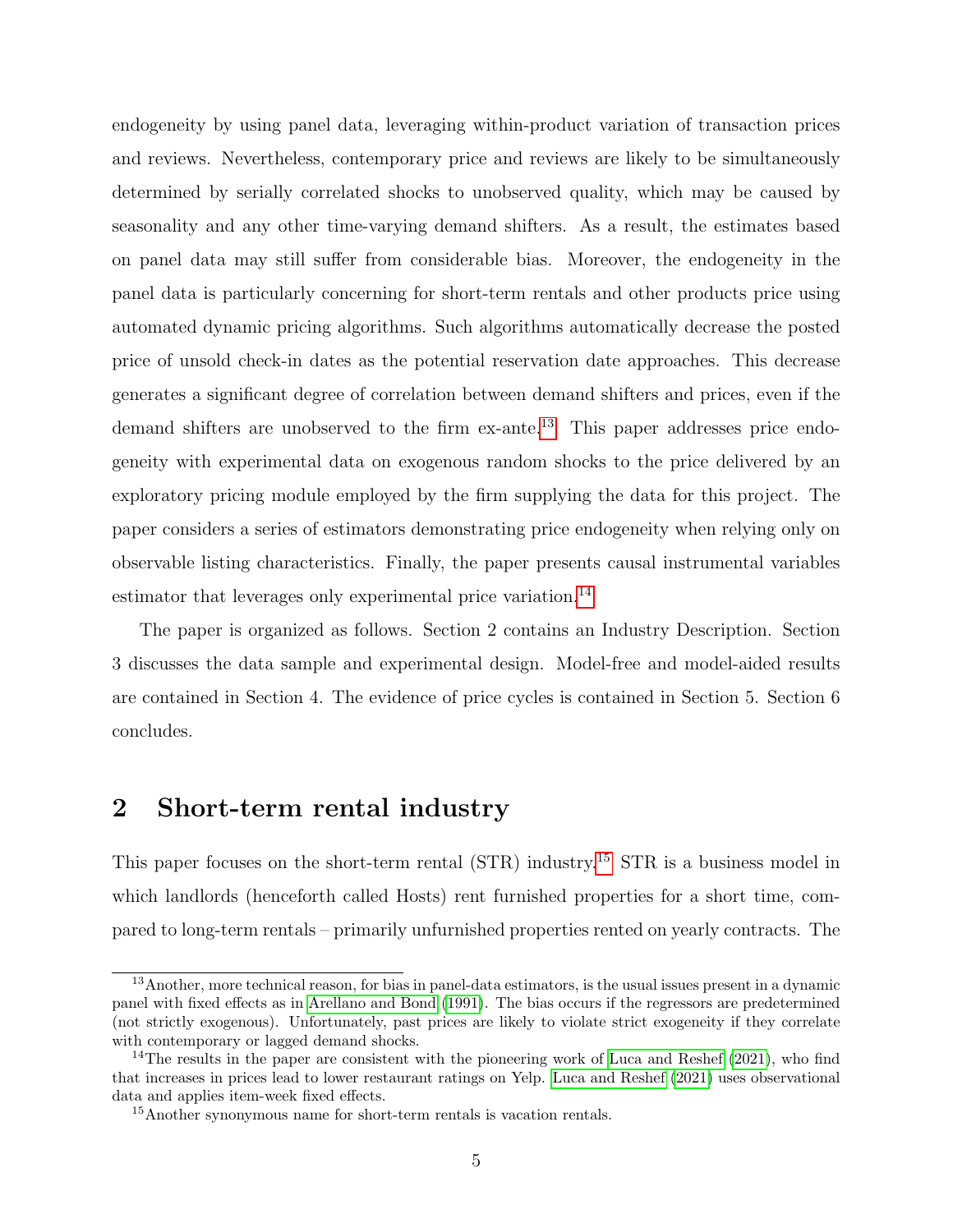global market valuation of the STR industry was estimated at \$78 billion in 2021.<sup>[16](#page-5-0)</sup> Depending on the geographical market, STR landlords must obtain permits to operate and abide by various special regulations. For example, many jurisdictions define short-term rental as any rental below 30 days. Tenants of STRs (henceforth called Guests) typically do not obtain tenant rights and must instead abide by tailored STR contracts. The closest competitors to STRs are hotels.

STRs have a long history and were typically executed via informal markets. Today, most short-term rentals are executed via organized online platforms like Airbnb, VBRO, Expedia, and Booking.com. These platforms facilitate the interaction between Hosts and Guests, from search, booking, and payment, to check-out and feedback. STR platforms provide a contractual framework and arbitrate disputes. A significant difference between hotels and STRs is the degree of ownership concentration. Most Hosts are individuals offering one or only a few properties to let.<sup>[17](#page-5-1)</sup> In comparison, a hotel typically offers multiple rooms and could be a part of a larger chain. For this reason, the degree of asymmetric information about product quality has the potential to be more significant for a short-term rental than for the hotel. As a result, platforms have introduced elaborate review systems to mitigate the asymmetric information problem. The actual design of these systems varies. For example, Booking.com allows to rate properties but does not allow rating Guests. In comparison, VRBO and Airbnb allow for rating both but adopt double-blind review systems to avoid reciprocation and retaliation.[18](#page-5-2) Possibly due to extensive asymmetric information, reviews became the leading driver of the demand for a particular STR. The reviews have the potential to drive the probability of booking conditional on examining the online property listing and are a significant driver of the platform's ranking and search algorithm.[19](#page-5-3)

Despite the indisputable importance of reviews in modern marketplaces, including the STR platform in this study, a scarce amount of research describes customers' deliberation

<span id="page-5-0"></span><sup>16</sup>Source "Vacation Rental Market Size, Share & Trends Analysis Report...," [https://www.](https://www.grandviewresearch.com/industry-analysis/vacation-rental-market) [grandviewresearch.com/industry-analysis/vacation-rental-market](https://www.grandviewresearch.com/industry-analysis/vacation-rental-market), accessed 4/22/2022.

<span id="page-5-1"></span><sup>&</sup>lt;sup>17</sup>According to Airbnb website accessed on  $4/22/2022$ , the platform contains 6M listings and 4M+ Hosts, see <https://news.airbnb.com/about-us/>.

<span id="page-5-3"></span><span id="page-5-2"></span><sup>18</sup>See [Fradkin, Grewal, and Holtz](#page-30-8) [\(2021\)](#page-30-8)

<sup>&</sup>lt;sup>19</sup>The authors of this paper obtained scraped data on online search rankings from one of the platforms and demonstrated a strong correlation between rating and search position even after controlling for property fixed effects.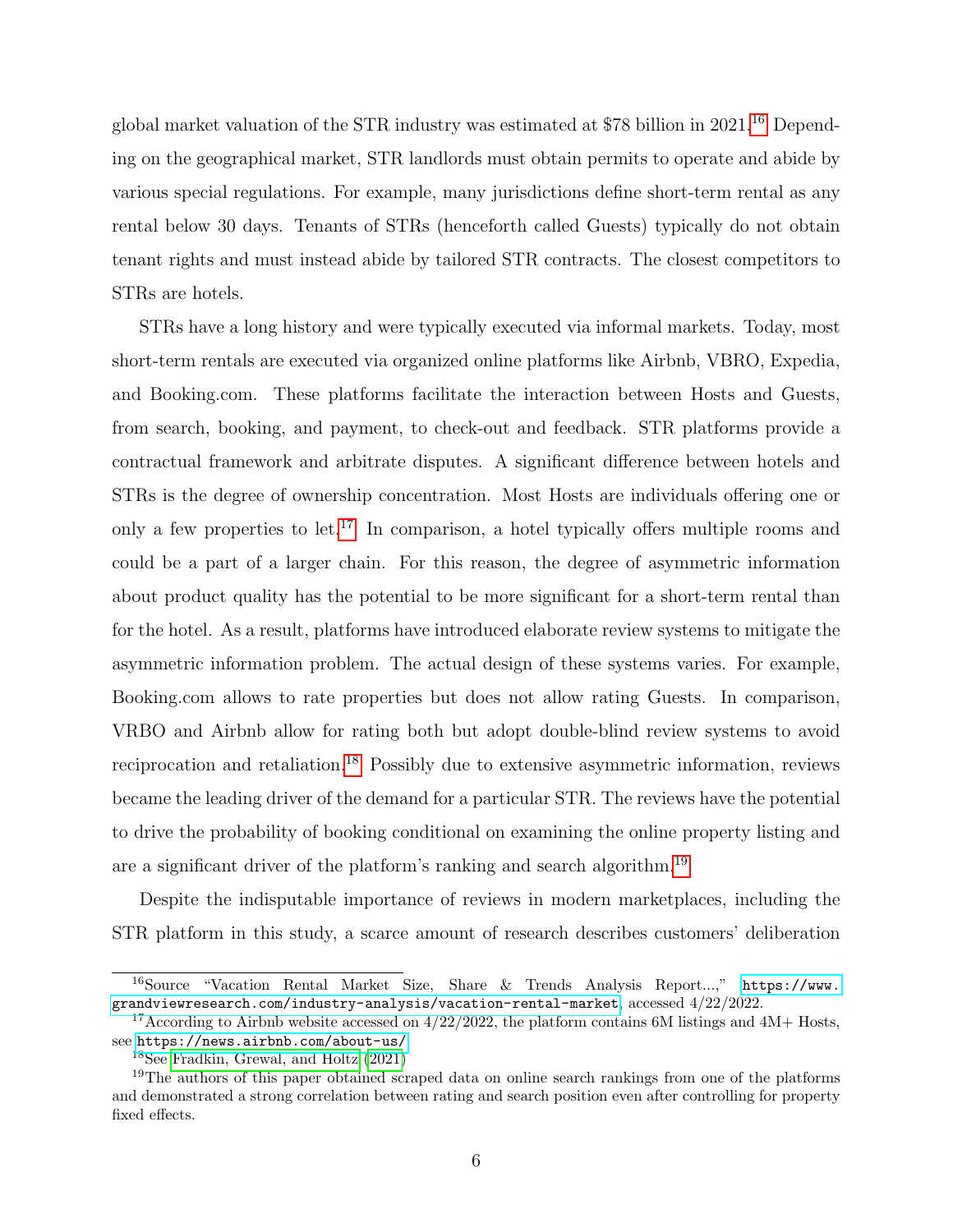process resulting in the review. Therefore, we postulate that overall rating may be driven by "value", quality net of price, and raw quality experience, disregarding the price.<sup>[20](#page-6-0)</sup> The STR platform solicits the feedback using several frames in which you rate customer experience using a star rating. Figure [1](#page-6-1) contains the description of the star system communicated to the users by the STR platform.

### **STAR RATINGS** When rating us after your stay, please consider that AirBnB's rating is totally different than the classic hotel star rating system: You should know that AirBnB can close down any listing that drops below an average of 4.3 stars at once. So the least we can say is that the system is rather confusing. To give you a better understanding, we designed the following (cheeky) guide to the rating system: Please be aware of the judgement the stars may bear: ★★★★ Perfection does not exist, but we were happy here. Several issues need to be improved. Major problems that should be fixed immediately. Close it down at once. Put these hosts into jail. We always strive to give our guests a 5 star experience. Please let us know any problem you may have during your stay and we will do everything within our power to solve it.

<span id="page-6-1"></span>Figure 1: Description of Airbnb star rating. Source and copyright Airbnb Inc., fair use doctrine.

The most crucial frame displayed next to the listing name in the search result is the "overall rating." The "overall" rating is an unaided frame, which simply asks the question "How was your stay at X's place?" In addition to the unaided frame, the platform uses several aided frames that focus on distinct parts of the customer experience. Conveniently, from an empirical perspective, various review frames will enable us to understand customers' deliberation process when leaving feedback.

Apart from the unaided review, Airbnb solicits reviews using 6 aided categories:

- Value
- Accuracy
- Check-in
- <span id="page-6-0"></span>• Communication

<sup>20</sup>Imagine booking an extremely cheap short-term rental for a work trip. After arrival, the location was not ideal, but you still rent it 5-stars because of the bargain deal. On the other hand, imagine paying extra for a sea-view room for your vacation in the middle of the season. Despite the exuberant price, you still rent the room 5-stars because of the magnificent sunset views.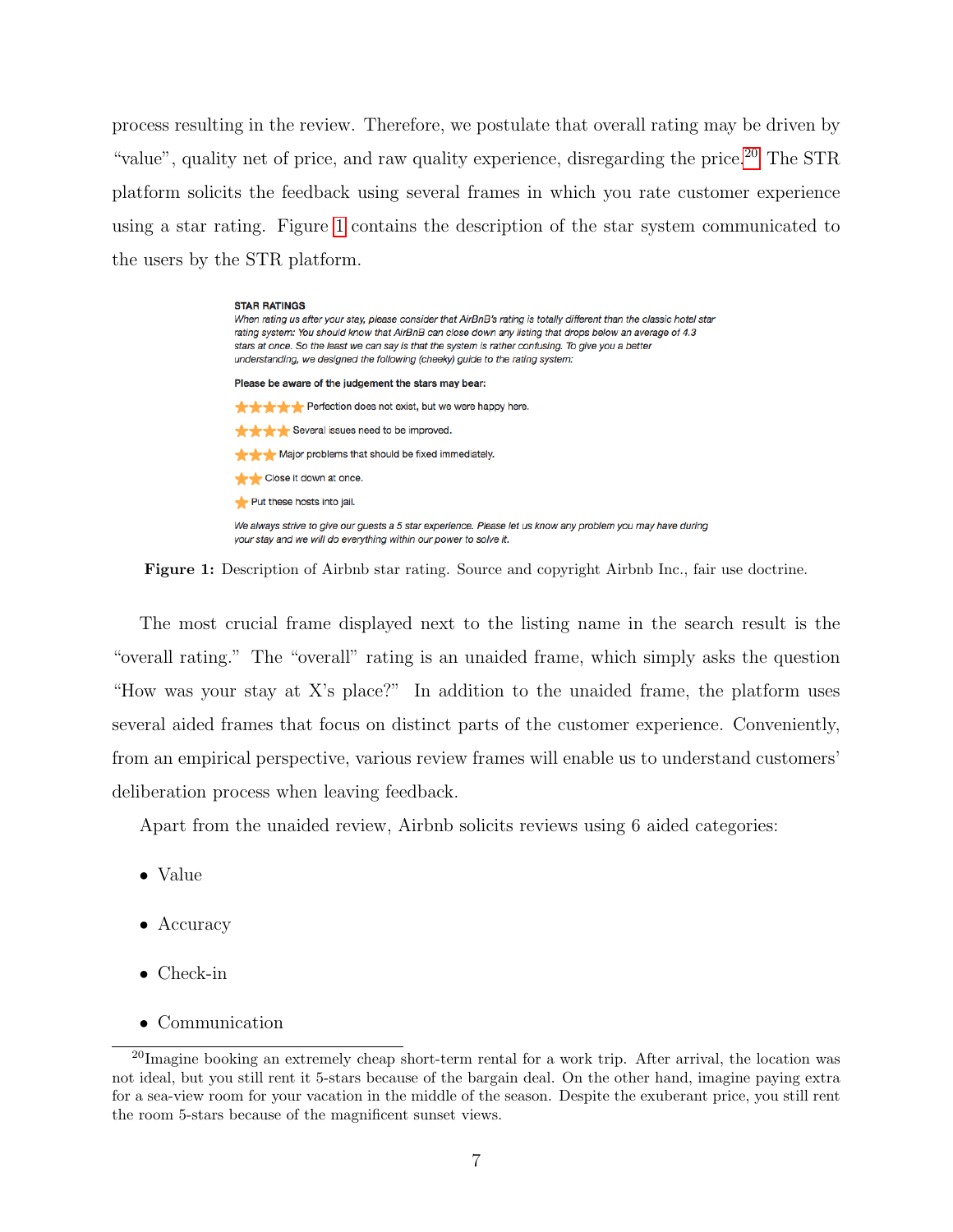- Location
- Cleanliness

 $\overrightarrow{S}$  5-star ratings for value What it means Guests rate the stay on whether they think your listing provided good value for the price. Why it's important This helps hosts understand how to price their listings. For example, a high price might lead some guests to assume a listing is luxurious.

<span id="page-7-1"></span>

The ratings in aided categories are not immediately visible to future consumers next to the listing name. Still, they are displayed to Guests on the "reviews" sub-page of the online listing. The aided frames aim to provide information to the Hosts to improve their accommodation along the specific dimensions. The latter 5 categories, apart from "value," aim to solicit various dimensions of accommodation quality. For example, the "location" category aims at improving "listing description" accuracy<sup>[21](#page-7-0)</sup>. The former category, "value," has a different goal. According to the platform, "value" rating does not aim at quality improvement but at improving pricing. Figure [2](#page-7-1) contains the description of the "value" frame that the platform communicates to the owners.

Looking at the "value" ratings, we would be able to estimate how important is consumer surplus during the feedback deliberation process. In the next Section, we present a stylized model of consumer preferences and deliberation that highlights the drivers of customer reviews.

# 3 Model

Despite the extensive literature on the impact of reviews on the level of demand, there is surprisingly little theoretical research on the customers' deliberation process when submitting

<span id="page-7-0"></span><sup>&</sup>lt;sup>21</sup> According to the platform "Host Dashboard", accessed on  $3/14/2022$ .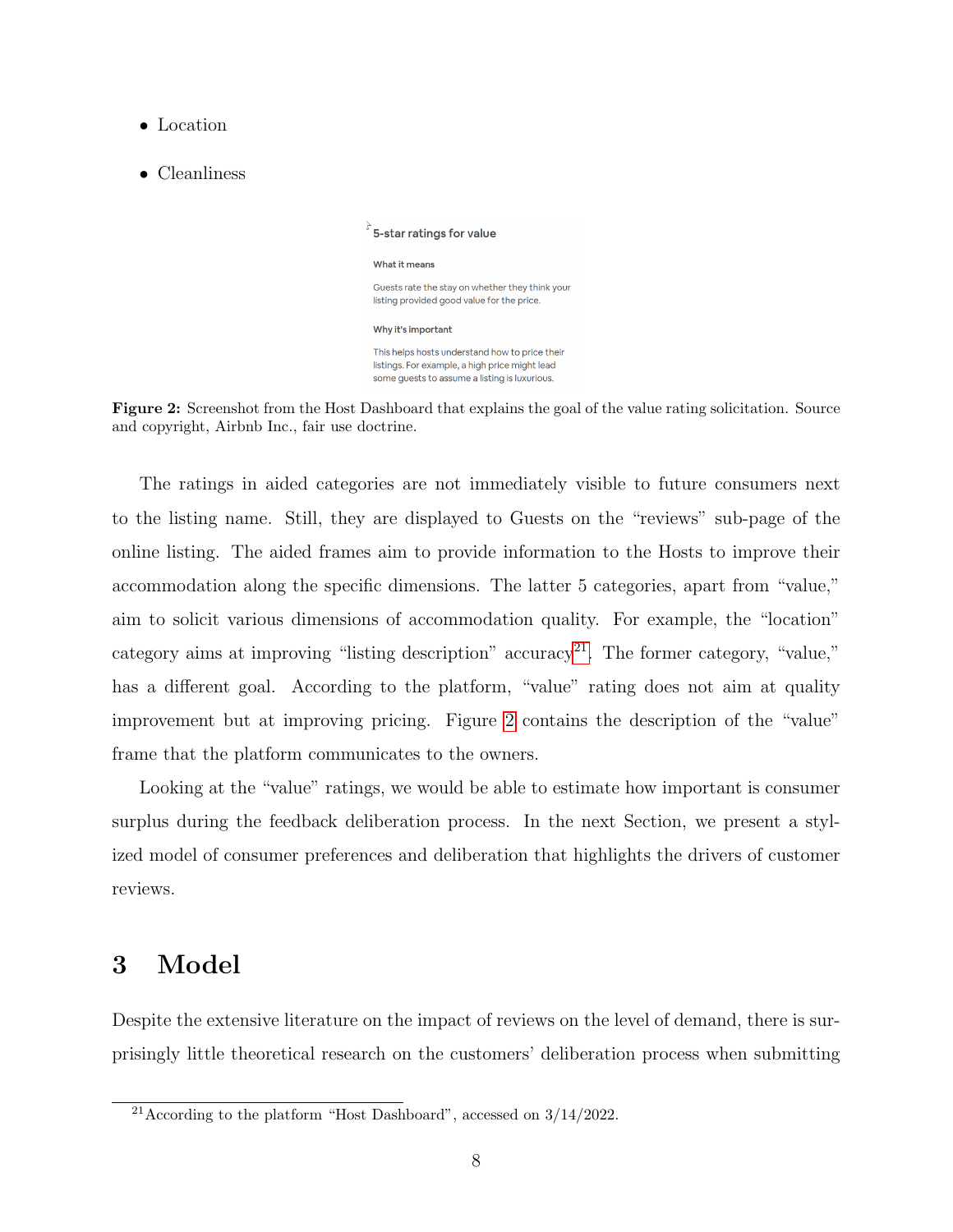the review. For this reason, we developed a stylized theory model of customers' deliberation. The model is mathematically parsimonious by design because its primary goal is to formalize the subsequent discussion of the empirical relationship between prices and reviews. In particular, the model highlights possible mechanisms of review generation and postulates pathways via which transaction prices may affect customer satisfaction ratings, which are referenced when discussing empirical estimates.

Consider a continuum of customers and a single product. The product is a short-term rental accommodation for specific calendar dates at a specific property. Utility of the accommodation is given by

$$
u = \alpha q - p,
$$

where p is the price, and q is the vertical quality. Parameter  $\alpha$  represents price-quality trade-off and varies across potential customers. Large values of  $\alpha$  represent customers with a higher willingness to pay for quality. We assume that  $\alpha$  is distributed with a CDF denoted by  $F(\cdot)$ .

The consumers may purchase the accommodation or outside option with utility  $u_0 = 0$ . By design, the utility model abstracts from many prominent features of the short-term rental market, such as horizontal differentiation<sup>[22](#page-8-0)</sup> and competition. This decision allows us to highlight basic mechanisms linking transaction price with subsequent reviews without introducing extensive analytical complexity.

As explained in Section 2, customer reviews are solicited using various aided and unaided frames. Consider frame f with an expected review production function  $R^f(u, q)$ , which. In particular, we postulate that the expected review may depend on consumer surplus u, capturing the "value" component, and  $q$ , capturing dependence on raw quality. It is reasonable to expect that  $R<sup>f</sup>$  is weakly increasing in both components. The relative importance of u and  $q$  depends on the review frame – a specific circumstance for generating feedback. This formulation deliberately ignores the multidimensional nature of product quality solicited by various review frames provided by the STR platform. However, varying degree of dependence on u and q enables us to isolate 3 distinct cases: (i) aided "value" frame, which puts

<span id="page-8-0"></span> $^{22}$ [Bondi and Stevens](#page-29-7) [\(2019\)](#page-29-7) demonstrates that horizontal differentiation is an important factor driving reviews.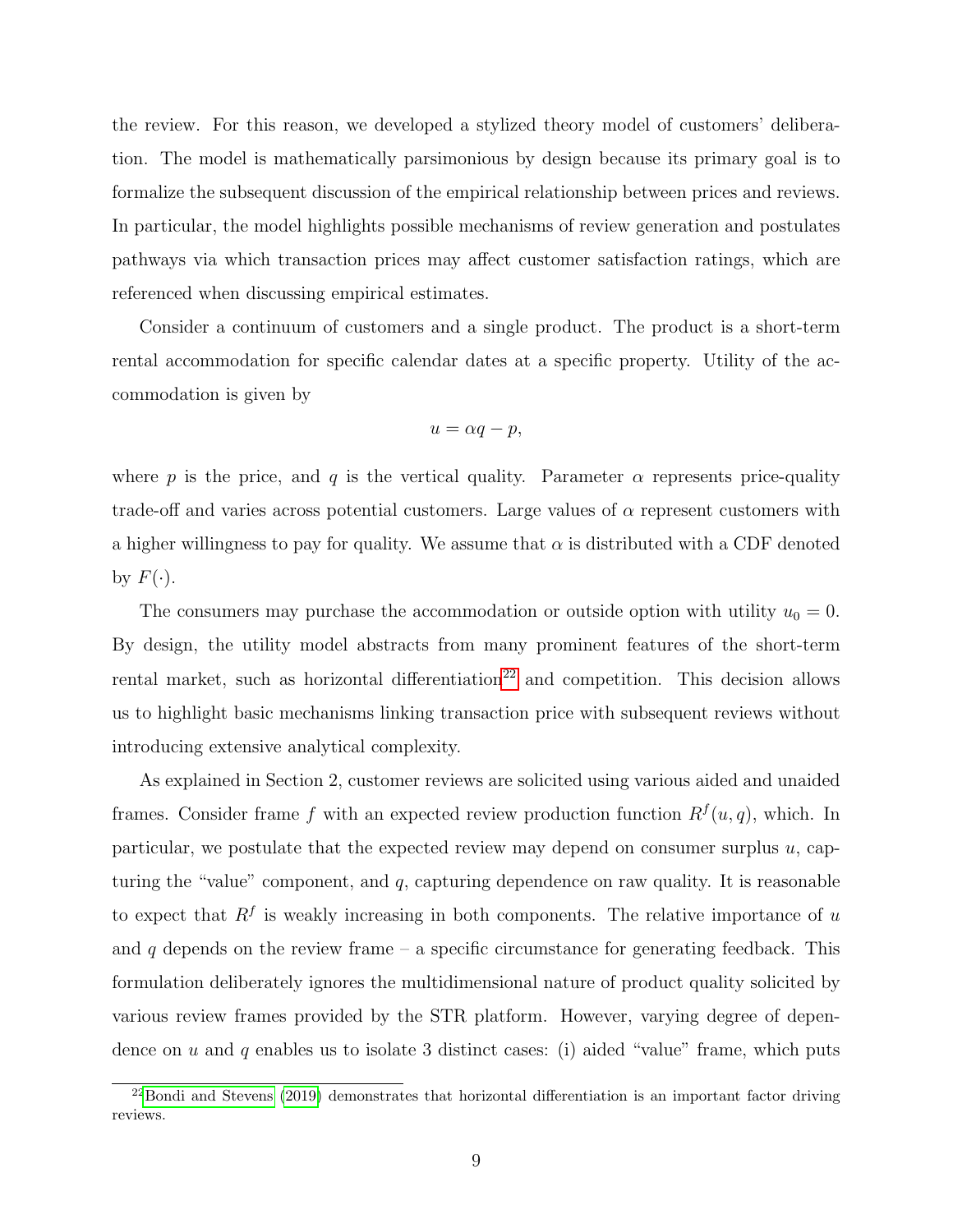relatively more weight on  $u$ , (ii) aided quality frames, which put relatively more weight on q, and (iii) unaided "overall" quality frame that is potentially a more balanced function of u and q. We will drop superscript  $f$  to simplify the notation in the remainder of the paper. The context implies the frame.

First, consider a case in which quality  $q$  is known to the customer before purchase. Further, consider a frame  $f$  that does not depend on consumer surplus,  $u$ , but is entirely determined by quality, q. It is straightforward to notice that transaction price would not affect the frames' reviews. Thus, within our simple model, under complete information, the dependence of review on the transaction price would indicate that consumer surplus influences review deliberation. We expect this to occur in the "value" frame, but it may or may not occur in aided quality frames and the unaided frame.

There are two mechanisms via which review depends on the price. Consider a price increase from p to p'. Infra-marginal consumers with quality taste  $\alpha > \frac{p'}{q}$  $\frac{p}{q}$  purchase the product before and after the price increase. If review frame  $R$  depends on  $u$  infra-marginal consumers would leave a lower review under price  $p'$ . We denote this effect as *moral hazard* because it results from the fixed consumer changing their review rating.

Second mechanism is *advantageous selection* of buyers. In most markets, including the STR platform, the review may only be left by consumers that purchased the product. A price increase selects buyers with a higher preference for quality, thus, truncating the distribution of  $\alpha$ . Consumers with  $\alpha$ , such that  $\frac{p'}{q}$  $\frac{p'}{q} > \alpha > \frac{p}{q}$ , would have purchased with the lower price,  $p$ , but do not purchase with the higher price,  $p'$ . Consequently, an increase in price removes buyers with the lowest  $u$ , potentially increasing the reviews. The final impact of a price hike on reviews is a combination of advantageous selection and moral hazard and may increase or decrease reviews.

We examine moral hazard and advantageous selection mechanisms formally. To further simplify the argument we fix product quality to 1 and drop direct dependence of R on  $q$ . We also assume that  $R$  is differentiable in  $u$ . The average review is given by

$$
\int_{p}^{\infty} R(\alpha - p) \frac{f(\alpha)}{1 - F(p)} d\alpha
$$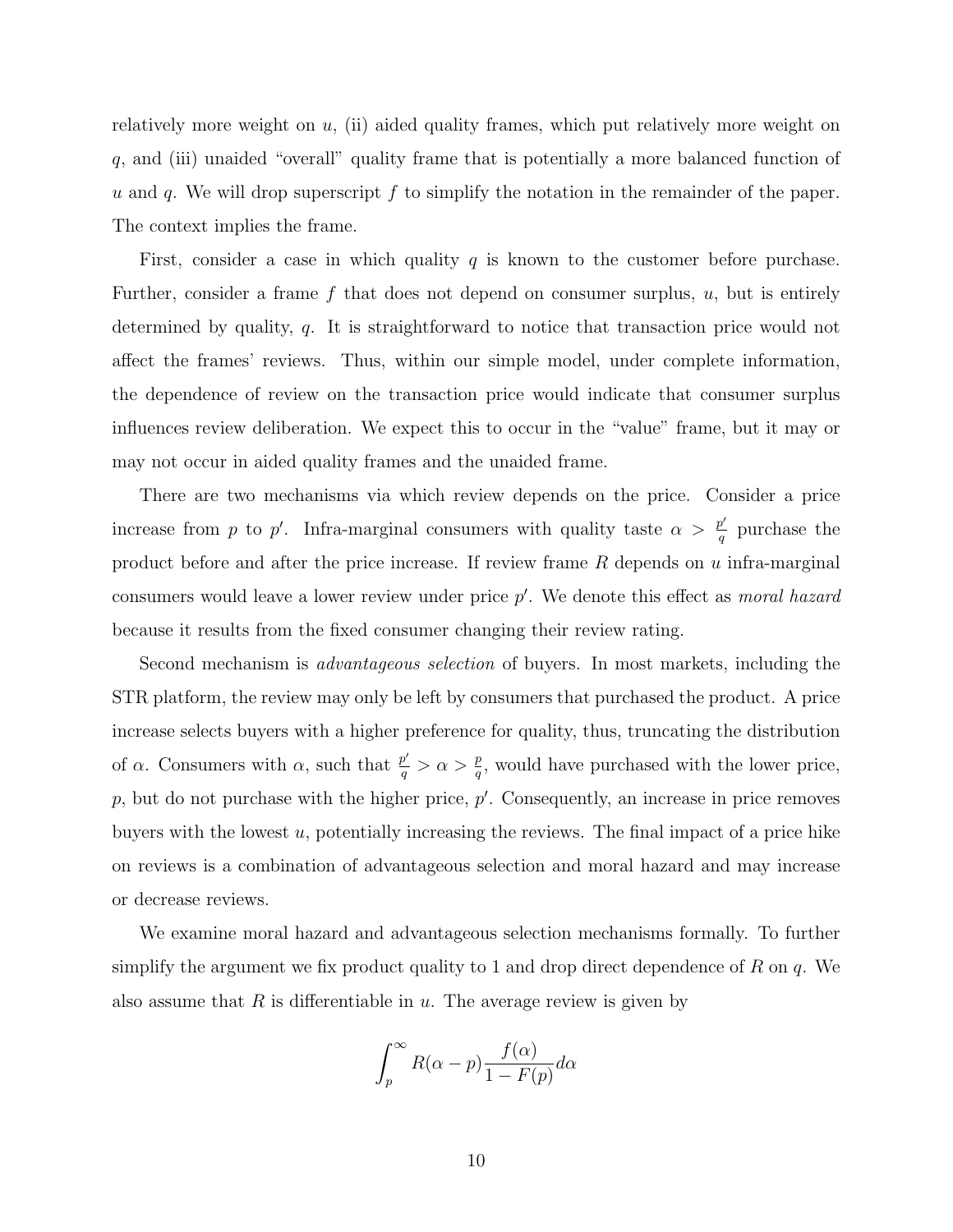Taking the derivative with respect to p we obtain that review drops as price increases, if and only if

$$
-R(0)\frac{f(p)}{1-F(p)} + \int_{p}^{\infty} \left[ R(\alpha - p) \frac{f(\alpha)f(p)}{(1-F(p))^{2}} - R'(\alpha - p) \frac{f(\alpha)}{1-F(p)} \right] d\alpha < 0
$$

After some manipulations we obtain

$$
\int_{p}^{\infty} \left\{ \left[ R(\alpha - p) - R(0) \right] H(p) - R'(\alpha - p) \right\} f(\alpha) d\alpha < 0,
$$

where  $H(p)$  is the hazard rate of the marginal consumer. First term inside the integral represents advantageous selection, after removing consumer marginal consumer. The larger the hazard rate  $H(p)$  the more marginal consumers we remove by raising p and were allocate more mass to infra-marginal consumers who leave higher reviews, since  $R(\alpha - p) - R(0) > 0$ . Second term represents moral hazard for each infra-marginal consumer,  $\alpha$ . It suffices that moral hazard is larger than advantageous selection on average. If we impose the inequality point-wise, we obtain a simple ratio, linking the review-sensitivity of infra-marginal consumers to the hazard rate of marginal consumers

$$
\frac{R'(\alpha - p)}{R(\alpha - p)} > H(p), \forall \alpha > p.
$$

It is instructive to consider a special case for which  $R'(\alpha - p) = 0$ , if  $\alpha - p > \bar{u}$ . In the case of STR accommodations, a flat review function may occur for luxury segment consumers. Such customers would review only using raw quality q, formally  $R(\cdot, q) = R(q)$ . We may see an advantageous selection in such a case since the increasing price would remove priceminded consumers and shift focus to the luxury segment that focuses on raw quality. The potential positive impact of prices on future reviews resulting from advantageous selection may incentivize Hosts to increase prices of luxurious properties beyond myopic optimum.

Next, we consider a case encompassing the asymmetric information about quality. The communication of the STR platform on Figure [2](#page-7-1) indicates asymmetric information by stating that "...a high price might lead some Guests to assume that listing is luxurious." This statement presumes that (i) quality of accommodation is ex-ante unknown, and (ii) the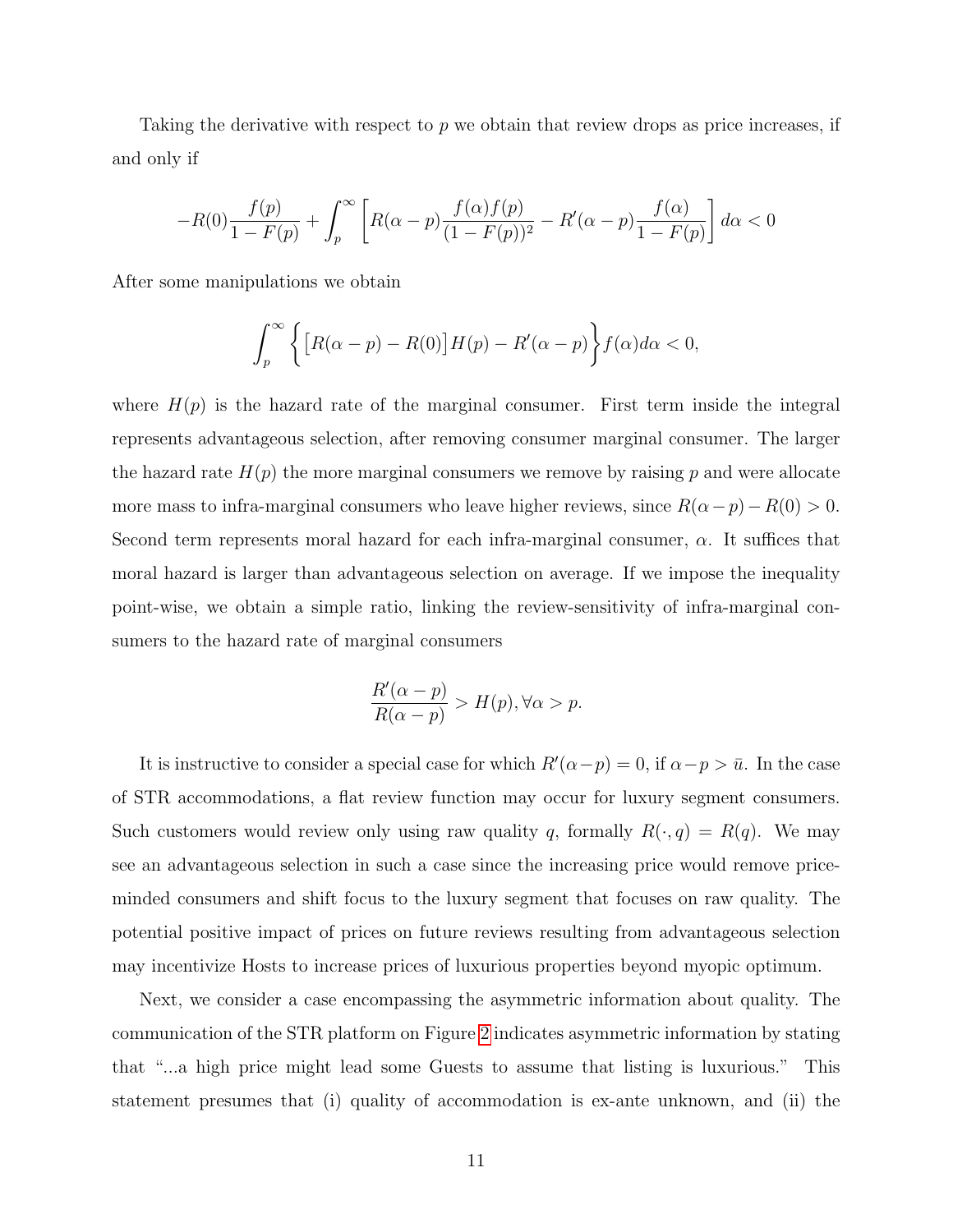market is in a (partially) separating equilibrium, in which posted price is a signal of quality. We consider a fully separating case, as in [Wolinsky](#page-30-4) [\(1983\)](#page-30-4) that generates a deterministic consumer belief quality schedule,  $Q(p)$ ,<sup>[23](#page-11-0)</sup> where p is the posted price. We postulate that  $Q(p)$  is increasing.

In the following analysis, we abstract from general equilibrium effects by which quality schedule  $Q(p)$  changes. Instead, we aim to highlight incentives for unilateral price deviations, as in our field experiment. We leave general equilibrium for further research. The schedule is not likely to change for unilateral price deviations since each Host is small and has little power to move market-level beliefs. Instead, unilateral price changes only generate movement along with the schedule.[24](#page-11-1)

Again we set the true quality equal to  $q = 1$  and consider a price increase from p to p'. We also assume that the true quality is revealed after the purchase so that the review is given by  $R(\alpha q - p)$ . Let  $G(p) = \frac{p}{Q(p)}$  be the lowest  $\alpha$  at which product is bought. The average review is given by

$$
\int_{G(p)}^{\infty} R(\alpha - p) \frac{f(\alpha)}{1 - F(G(p))} d\alpha
$$

Taking the derivative with respect to p we obtain that review drops as price increases, if and only if

$$
-R(G(p) - \alpha) \frac{f(G(p))}{1 - F(G(p))} G'(p) + \int_{G(p)}^{\infty} \left[ R(\alpha - p) \frac{f(\alpha) f(G(p)) G'(p)}{(1 - F(G(p)))^2} - R'(\alpha - p) \frac{f(\alpha)}{1 - F(G(p))} \right] d\alpha < 0
$$

Suppose that the company deviates from equilibrium price p, such that  $Q(p) = q = 1$ , so that  $G(p) = p$ . We obtain

$$
\int_{p}^{\infty} \left\{ \left[ R(\alpha - p) - R(0) \right] G'(p) H(p) - R'(\alpha - p) \right\} f(\alpha) d\alpha < 0,
$$

<span id="page-11-0"></span> $^{23}$ Extension to stochastic posterior beliefs is possible but not pursued. Such extension delivers similar qualitative insights with extra mathematical complications, see [Cooper and Ross](#page-29-8) [\(1984\)](#page-29-8) for useful discussion.

<span id="page-11-1"></span> $24$ Field experiment design is compatible with assuming away general equilibrium effects. In particular, the experiment utilizes minor idiosyncratic deviations from equilibrium price, which are unlikely to ripple in general equilibrium. Moreover, the customers are unaware of the experiment, so they are unlikely to update their belief schedule in the short run, even if the deviations were substantial and systematic.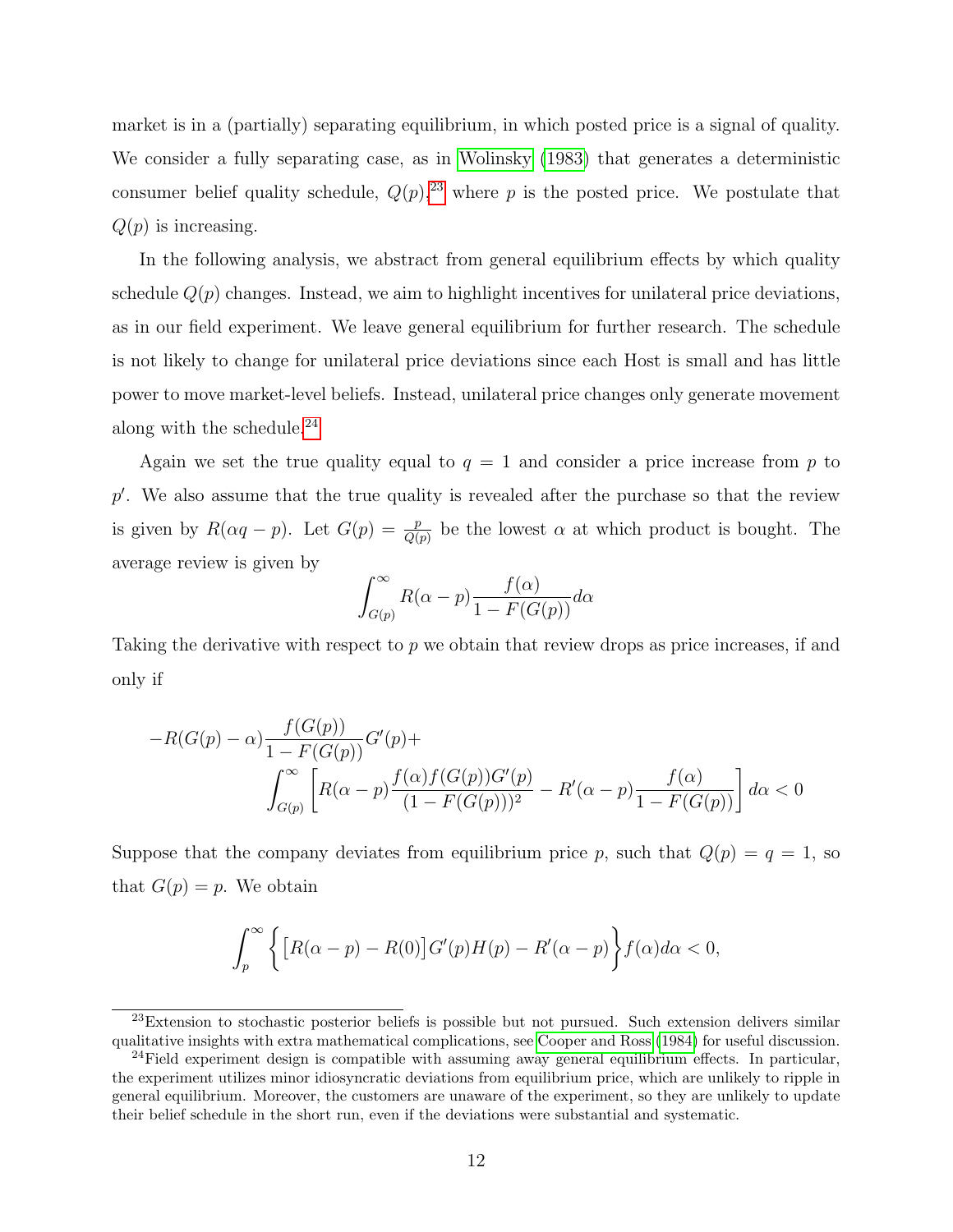The effect depends on  $G'(p)$ , which embodies the notion that "...a high price might lead some Guests to assume that listing is luxurious." The effect depends on the impact of price on market share. A price increase may lead to a more significant market share in a somewhat extreme case if  $G'(p) < 0$ . In other words, the marginal consumers update their beliefs about quality faster than the price increase. Such upward-sloping demand may occur for some luxurious accommodations that rely predominantly on the price to signal their quality. In that case, the negative impact of prices on reviews is guaranteed. The negative effect should be particularly pronounced in "value" review frames that put more relative weight on consumer surplus.

In another case, when  $1 > G'(p) > 0$ , the effect of beliefs mutes customer selection, as compared with the case of complete information. In this instance, we may observe the negative impact of price on reviews, even if the impact would have been positive with complete information.

The case  $G'(p) > 1$  cannot occur at p such that  $Q(p) = q = 1$ . To see that examine the inequality by plugging the formula for  $G'(p)$  to obtain

$$
\frac{Q(p) - pQ'(p)}{Q^2(p)} > 1.
$$

The inequality implies a contradiction of  $Q'(p) < 0$ .

The immediate observation is that asymmetric information introduces additional negative pressure of price on reviews, which may either guarantee an adverse effect or flip the direction of the effect in more marginal cases. The possible interactions of private information and the negative impact of price hikes on reviews rationalize why platforms collect and communicate the "value" frame and how this frame may be diagnostic of overpricing.

## 4 Data

The data was obtained from Keybee, a company that manages short-term rental properties. In comparison to long-term rentals, short-term rentals require significantly more resources to manage. Extra requirements may include replying to daily Guest messages, calendar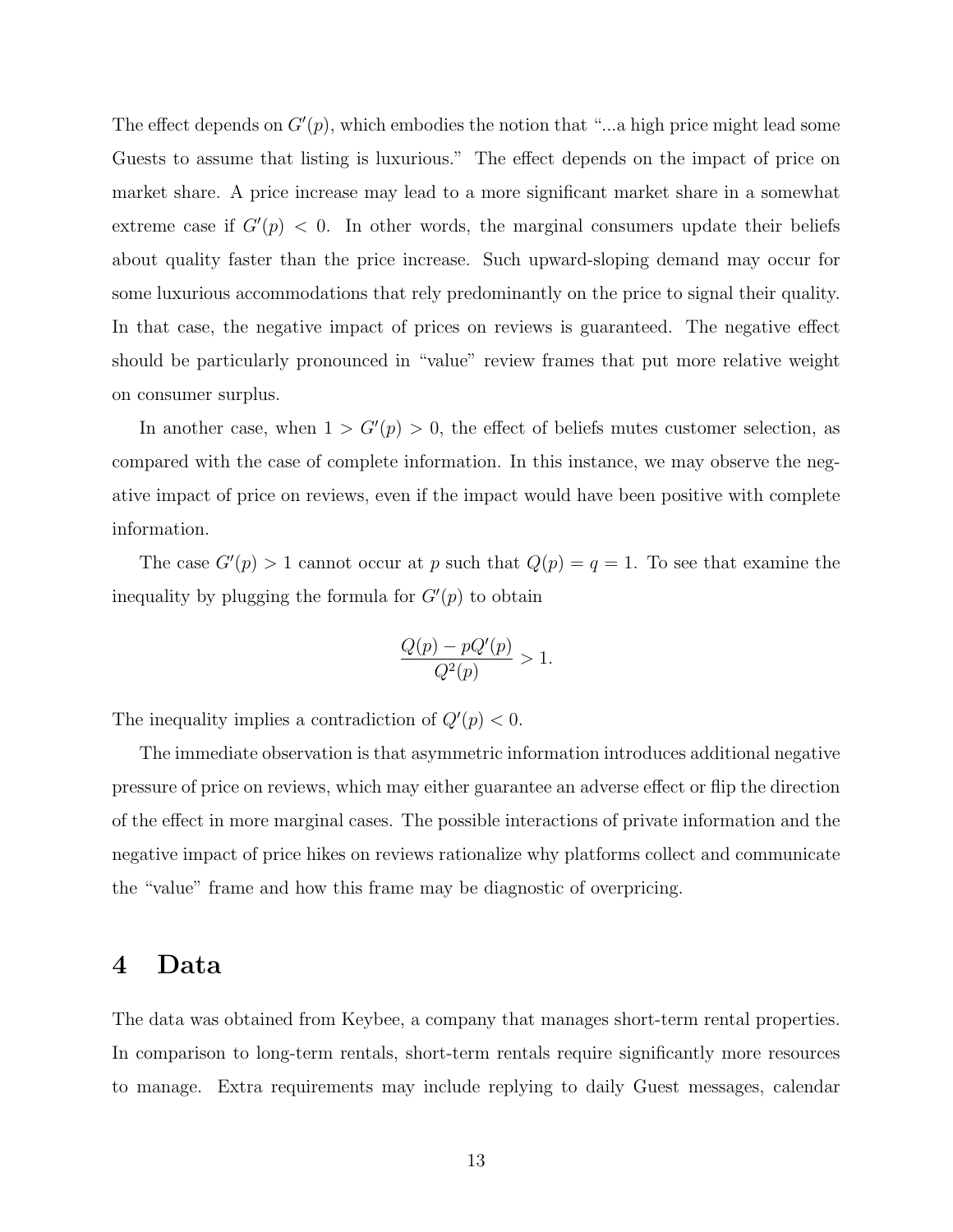management across platforms, scheduling turn-overs, and pricing. The pricing infrastructure of STR platforms enables elaborate dynamic pricing that reflects the current demand for accommodation. For example, the Host can set the nightly rate separately for each calendar date and change these prices as the reservation date approaches. The complexity of this decision is similar to Airline pricing.

To explain the pricing further, consider a fixed day of the year, say December 1st, 2020. Guests looking for 1-night reservations from December 1st to December 2nd may arrive at the platform any time before December 1st. Under full dynamic pricing, the price of this given reservation would vary depending on the date of the reservation query. For example, a consumer searching for December 1st on November 1st may see a different price than a consumer searching for the same date on November 2nd. Thus, pricing data is a triple panel reflecting a listing, reservation date, and price-setting date. In the remainder of the paper, we would refer to this triple as *pricing event*.

One of the services offered by Keybee is dynamic programmatic pricing. The proprietary algorithm performs daily updates of nightly rates for each unrented calendar day, that is within the next 2 years of today. The updates reflect three main factors: (i) the change in residual demand across listings, reservations dates as the reservation date approaches, (ii) decreasing opportunity cost as the reservation date approaches, and (iii) the patterns of the calendar utilization.[25](#page-13-0) Conveniently, Keybee's pricing algorithm contains an exploration module, which perturbs the daily price of the rental by a random multiplicative shock distributed uniformly on the interval [90%, 110%]. Moreover, the perturbation is identically and independently distributed (IID) across all pricing events. In other words, nightly rates are subject to a random pricing shock that varies daily over time.

Obtaining a causal impact of a price on subsequent review is usually tricky. Prices are set as a function of cross-sectional and over-time demand shifters, which may jointly determine product reviews. For example, more luxurious vacation rentals are more expensive and obtain better reviews. Similarly, vacation rentals on the beach are more expensive in the summer and may obtain better reviews when it is warmer. This simultaneity may posi-

<span id="page-13-0"></span><sup>25</sup>The calendar date that has open adjacent dates has different market potential than calendar dates that do not have open adjacent dates. The lower value of monetizing gaps in the calendar occurs because the single-night (or N-night) gaps do not show in search queries for reservations longer than one (or N) night(s).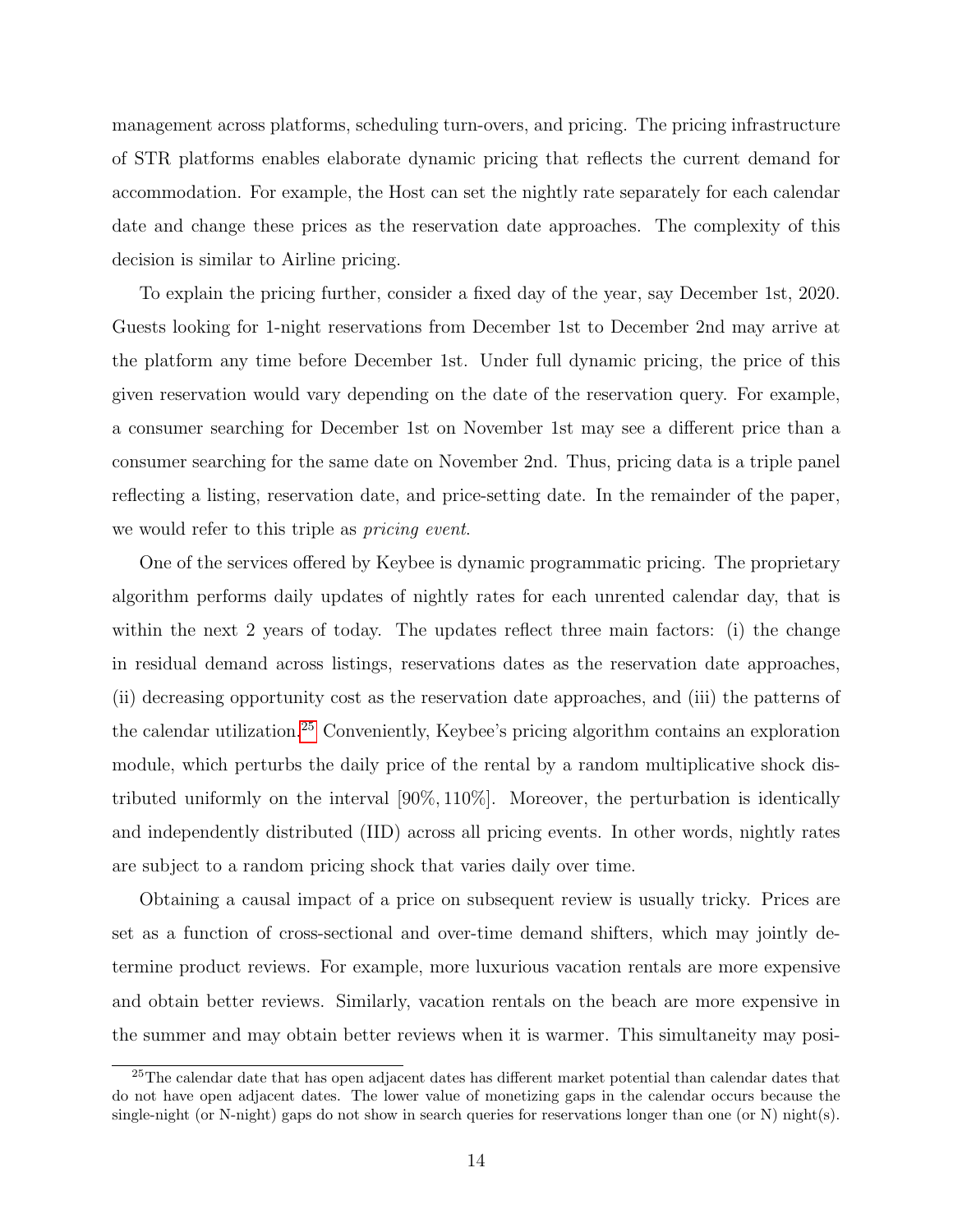tively correlate prices and reviews, obfuscating causal associations. Conveniently, Keybee's exploration pricing provides us with the field experiment that separates these two effects.

|                               | Mean   | SD       | Min      | Max      | $\mathbf N$ |
|-------------------------------|--------|----------|----------|----------|-------------|
| Total nightly fees            | 617.48 | 872.99   | 19.00    | 8,767.00 | 2,931       |
| Price per night               | 277.51 | 370.23   | 19.00    | 2,922.33 | 2,931       |
| Log-price per night           | 5.14   | 0.91     | 2.94     | 7.98     | 2,931       |
| Number of nights              | 2.29   | 0.65     | 1.00     | 3.00     | 2,931       |
| Bathrooms                     | 1.86   | 1.10     | 1.00     | 8.00     | 2,931       |
| Bedrooms                      | 2.36   | 1.43     | 0.00     | 7.00     | 2,931       |
| Review                        |        |          |          |          |             |
| score $(1-5)$                 | 4.77   | 0.67     | 0.00     | $5.00\,$ | 2,931       |
| Value                         |        |          |          |          |             |
| score $(1-5)$                 | 4.71   | 0.70     | 1.00     | 5.00     | 2,921       |
| Check-in                      |        |          |          |          |             |
| score $(1-5)$                 | 4.90   | 0.46     | 1.00     | 5.00     | 2,921       |
| Accuracy                      |        |          |          |          |             |
| score $(1-5)$                 | 4.81   | 0.62     | 1.00     | 5.00     | 2,923       |
| Location                      |        |          |          |          |             |
| score $(1-5)$                 | 4.85   | 0.51     | 1.00     | 5.00     | 2,921       |
| Communication                 |        |          |          |          |             |
| score $(1-5)$                 | 4.88   | 0.52     | 1.00     | 5.00     | 2,923       |
| Cleanliness                   |        |          |          |          |             |
| score $(1-5)$                 | 4.81   | 0.60     | 1.00     | 5.00     | 2,923       |
| Price random shock, 1st night | 1.00   | $0.05\,$ | $0.90\,$ | $1.10\,$ | 2,931       |
| Price random shock, 2nd night | 1.00   | 0.04     | 0.90     | 1.10     | 2,931       |
| Price random shock, 3rd night | 1.00   | 0.03     | 0.90     | 1.10     | 2,931       |
| Low-price Arm                 | 0.22   | 0.42     | 0.00     | 1.00     | 2,931       |
| High-price Arm                | 0.16   | 0.37     | 0.00     | 1.00     | 2,931       |

## 4.1 Descriptive statistics

<span id="page-14-0"></span>Table 1: Descriptive statistics. The observation is a reservation. The sample consists of reservations shorter than 4 nights and receives a Guest review. The total number of observations is 2,931; however, Guests did not leave a detailed review for a small subset of reservations. For reservations shorter than n-nights, the multiplicative nightly price shock for n-th and higher nights is set to 1, which results in decreasing dispersion. High-price (low-price) Arm is defined as either: (i) a reservation for which at least two shocks are strictly greater (lower) than 1, or (ii) a 1-night reservation with a shock strictly greater (lower) than 1.

We obtained data on listing characteristics, pricing events, reservations, and reviews from Keybee. The data contains a random selection of 287 listings. For each listing, the data contains a random sub-selection of reservations from 11/29/2018 until 08/26/2021 to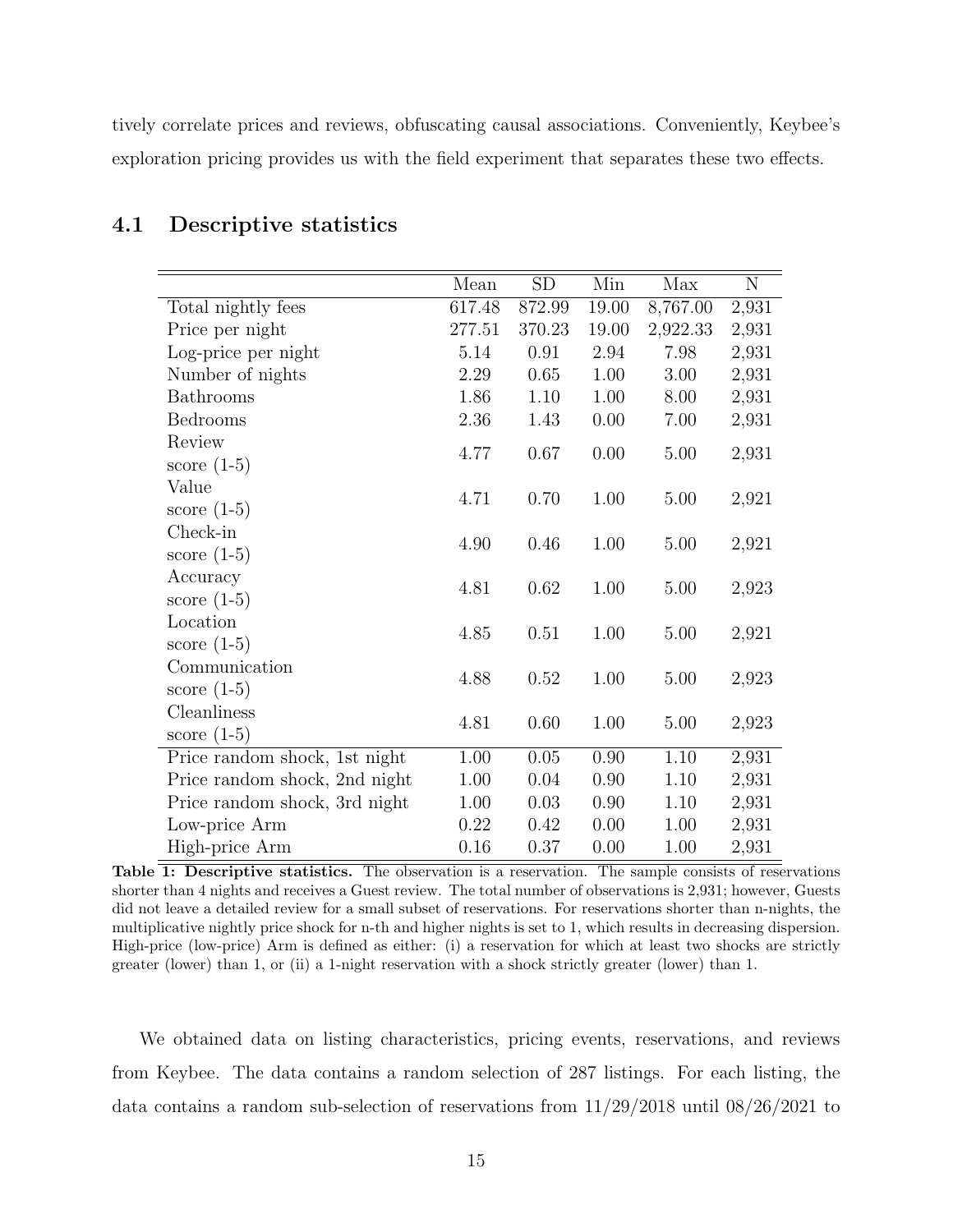obfuscate the cash flow and protect the Hosts' privacy. In addition, we excluded less than 5% of reservations that did not result in a review. Finally, we removed observations for which the reporting system did not successfully record a pricing date due to downtime of the Google Big Query engine. Finally, we consider only shorter reservations of less than 4 nights because our instrument is weak for longer reservations. A drop in statistical power arises because the noise is applied to the cost of each day independently; thus, the impact of noise on the total reservation costs averages away for longer reservations. This way, we also avoid additional noise introduced by long-term discounts. As a result, we obtain 2,931 reservations.

Table [1](#page-14-0) presents descriptive statistics about the data set. The total reservation price is a two-part tariff. The final price consists of cleaning fee which is paid regardless of the number of nights booked and nightly rate. The cleaning fee cannot be set as a function of the reservation dates and is fixed for a given listing over time. In most regressions, the cleaning fee would be thus subsumed into listing fixed effects. Total nightly fees per reservation average to \$617, and there is considerable variation across listings. The cheapest recorded reservation is \$19, while the most expensive is nearly \$9,000. The average nightly rate is \$277, and the average reservation length is 2.3 nights.

The data set contains a variety of listings. The average number of bedrooms is 2.36; however, we have data on studios (0 bedrooms) and 8 bedrooms listings.

The second panel of Table [1](#page-14-0) contains average review values. The public overall review score averages 4.77. According to our sources inside Airbnb, this is somewhat larger than average review on the platform.[26](#page-15-0)

The remaining review frames deliver higher average review ratings than the overall rating. The overall review rating is closely related to the lowest framed score, which indicates the area of deficiency.

The third panel of Table [1](#page-14-0) contains the descriptive statistics of the pricing experiment. As mentioned above, the data contains reservations shorter than 4 nights; thus, each reservation

<span id="page-15-0"></span><sup>&</sup>lt;sup>26</sup>Our data set has a larger-than-average review score than Airbnb because most of our listings are mostly professional Hosts, who typically receive better satisfaction scores, and because outsourcing management tasks to Keybee generally increases the service quality. As a result, our estimates are conservative because they are subject to ceiling effects as described by [Everitt and Skrondal](#page-29-9) [\(2010\)](#page-29-9).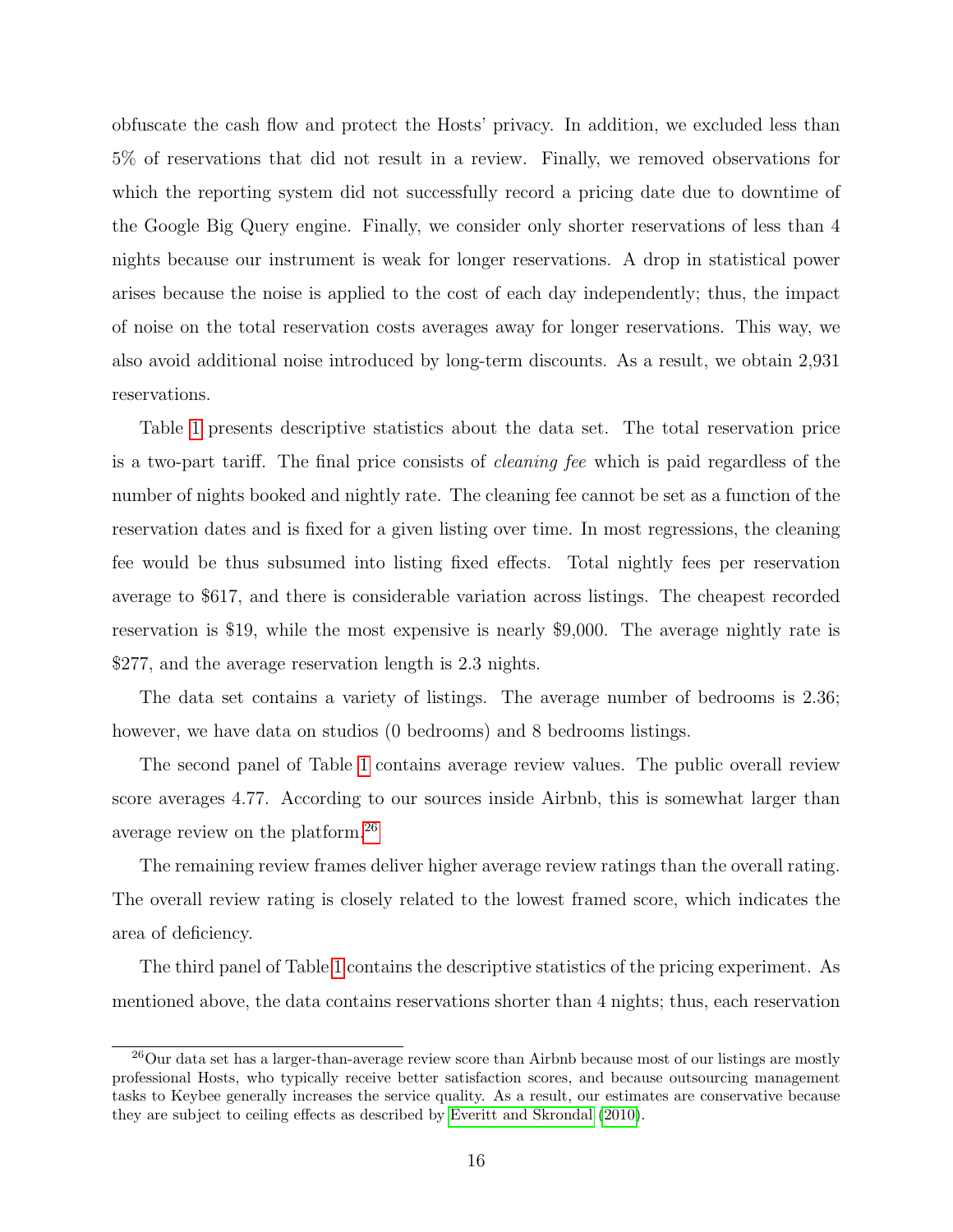is subject to at most three pricing shocks. The shock  $\zeta_t$  denotes multiplicative shock to the t-th reservation date. If the reservation date is shorter than 3 nights, we set the absent shocks to 1 to balance the panel.<sup>[27](#page-16-0)</sup> Setting missing shocks to 1 explains why the standard deviation of  $\zeta$  decreases as the number of reservation nights increases.



<span id="page-16-1"></span>Figure 3: Distribution of the exploratory random price shocks in the population. Second-day nightly fee graph excludes 1-day reservations. Similarly, third-day nightly fee graph excludes 1-day and 2-day reservations. One-third of pricing events were excluded from the experiment at random which results in a large mass at 1.

Figure [3](#page-16-1) contains a histogram of pricing shocks. The histogram exhibits the mass at 1, reflecting that approximately one-third of pricing events are randomly excluded from the exploratory module. We notice that the pricing shocks are uniformly distributed. To obtain model-free evidence, it is useful to consider two pricing arms. We define a low (high) pricing arm as reservations that have 2 or more shocks that are negative (positive) and single-night

<span id="page-16-0"></span><sup>&</sup>lt;sup>27</sup>Pricing shocks for adjacent dates may affect the reservation demand since Guests may be choosing between stay lengths. We repeated the analysis using the actual pricing shocks for the missing dates instead of 1 and obtained the same results.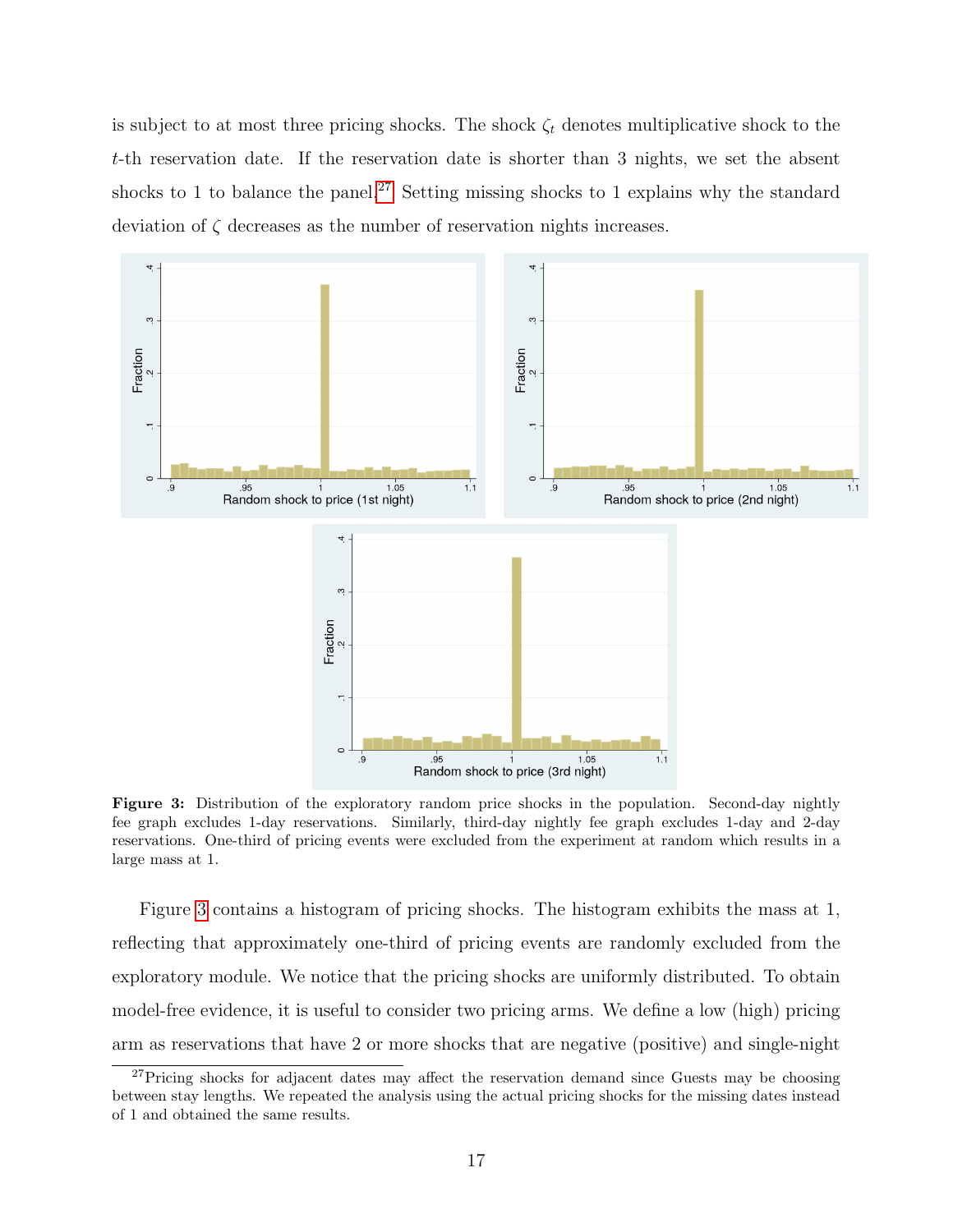reservations with negative (positive) pricing shocks. On average, 22% of reservations are in the low pricing arm, and 16% are in the high pricing arm. The difference reflects the downward sloping demand for reservations. The selection of consumers when price varies and the corresponding selection of posted reviews is compatible with our theoretical model.

|           | (1)        | (2)       | (3)         |
|-----------|------------|-----------|-------------|
|           | epsilon1   | epsilon2  | epsilon3    |
| Bathrooms | $-0.00192$ | 0.000611  | 0.000925    |
|           | (0.00142)  | (0.00135) | (0.000888)  |
| Bedrooms  | 0.000570   | 0.000581  | $-0.000121$ |
|           | (0.00109)  | (0.00104) | (0.000683)  |
| N         | 2931       | 2931      | 2931        |

Standard errors in parentheses

\*  $p < 0.1$ , \*\*  $p < 0.05$ , \*\*\*  $p < 0.01$ 

<span id="page-17-0"></span>Table 2: Randomization checks

Table [2](#page-17-0) contains randomization checks. We regress each  $\zeta$  shock on the number of bedrooms and bathrooms in the listing to obtain the coefficients. We find that none of the coefficients is statistically signification. We also performed a t-test across pricing arms and obtained similar results. In the next section, we present model-free and model-aided results.

## 5 Results

This section provides evidence of unilateral price changes on subsequent reservation reviews. We examine impact across several review frames with a particular focus on the *overall rating* and *value rating* frames. The former frame is the only public review frame; thus, it should be the only one that directly affects subsequent demand. The *value frame* is relevant to testing theory since it captures the effect of price hikes on reviews via consumer surplus. We start that presenting model-free evidence, which is a series of t-tests.

## 5.1 Model-free evidence

Figure [4](#page-18-0) contains a comparison of histograms of reservation reviews across pricing arms. We note that high-price arm reservations obtain a smaller fraction of 5-star reviews. The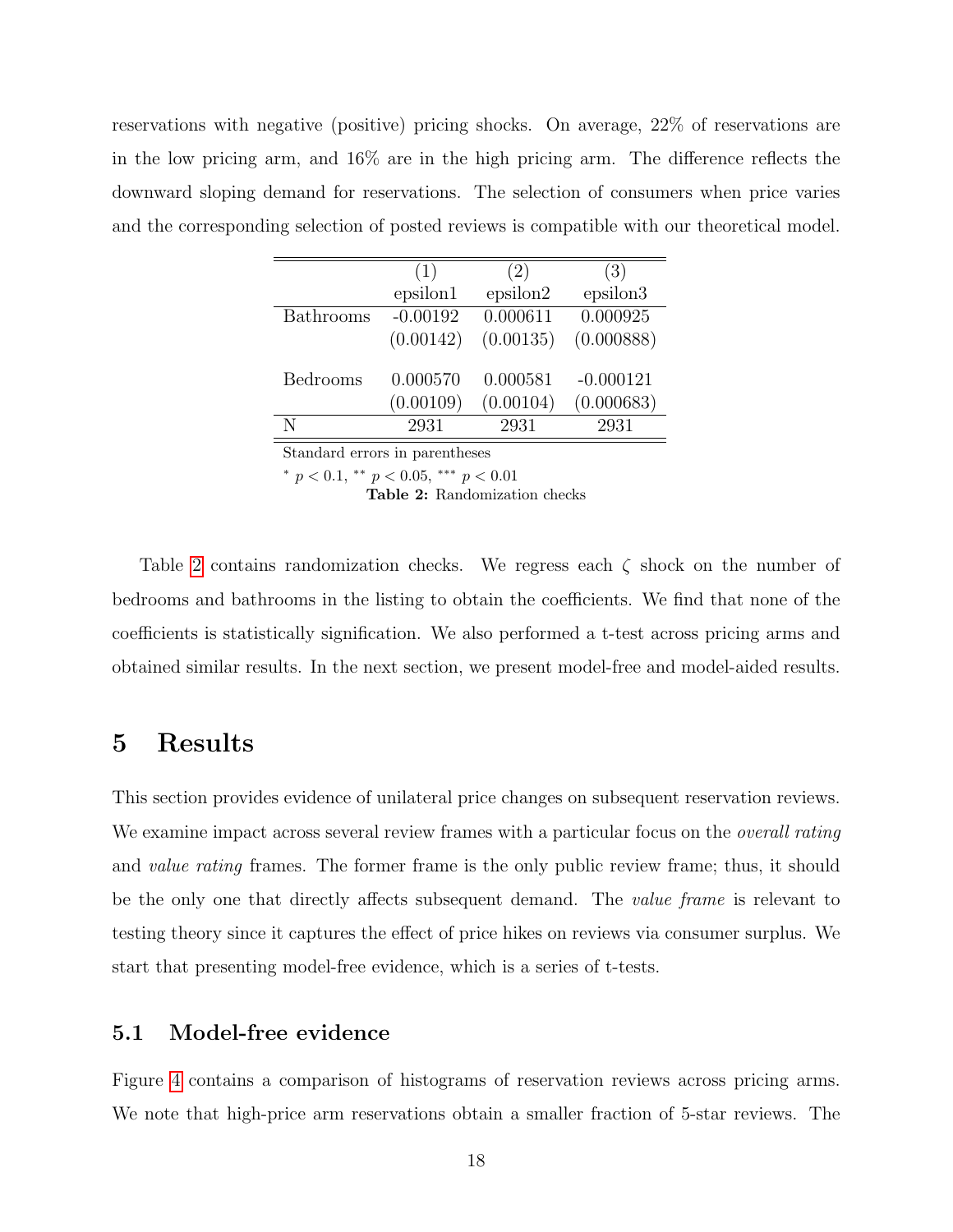

<span id="page-18-0"></span>Figure 4: Histogram of reservation reviews across pricing arms.

displaced 5-star reviews are distributed across 1- to 4-star reviews, with the highest increase among 4-star reviews. We also observe a noticeable increase of very low 1- and 2-star reviews in the high-price arm. This increase is potentially the most damaging to Hosts because it effectively precludes them from obtaining a *Superhost* badge.<sup>[28](#page-18-1)</sup> Host obtains a superhost barge if their average rating is 4.8 and higher in the prior year. Obtaining merely one 2-star review requires an offset of at least 14 subsequent 5-star reviews to maintain the badge.

Next, we conduct a t-test of review means across pricing arms. The results are presented in Table [3.](#page-19-0) The average rating drops by on average 0.9 in the high pricing arm. Further, the value rating drops by a comparable amount, suggesting lower consumer surplus is a relevant mechanism behind lower overall scoring. Interestingly, almost all other quality frames, except for *check-in* frame, reflect statistically comparable impact. These similarities suggest that guests apply a uniformly different scoring across various quality dimensions depending on

<span id="page-18-1"></span><sup>&</sup>lt;sup>28</sup>There are numerous ways in which the demand is affected by the Superhost badge. Primarily, Airbnb search ranking is significantly affected by the badge. Second, the customers may filter the search results by removing non-Superhosts, which is particularly detrimental in periods of low demand. The third and perhaps most apparent factor is that the barge is displayed an icon depicting a medal next to the Host's profile photo.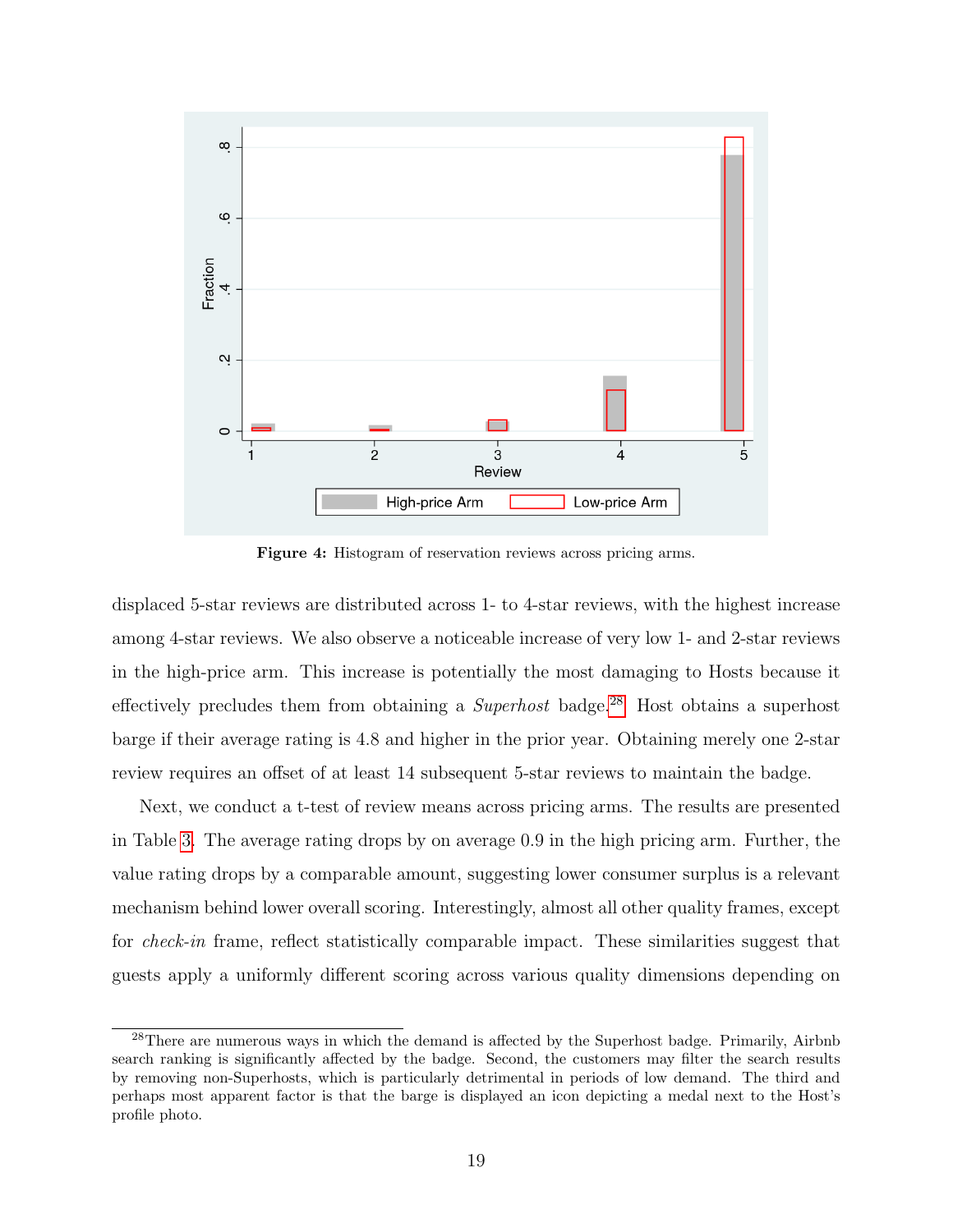|                |                         | (2)             | (3)             | 4             | (5)             | (6)           |                 |
|----------------|-------------------------|-----------------|-----------------|---------------|-----------------|---------------|-----------------|
|                | $_{\rm{Guest}}$         | $_{\rm{Guest}}$ | $_{\rm{Guest}}$ | Guest         | $_{\rm{Guest}}$ | Guest         | $_{\rm{Guest}}$ |
|                | review                  | Value           | Check-in        | Accuracy      | Location        | Communication | Cleanliness     |
|                | score $(1-5)$           | score $(1-5)$   | score $(1-5)$   | score $(1-5)$ | score $(1-5)$   | score $(1-5)$ | score $(1-5)$   |
| High-price Arm | $-0.0900$ <sup>**</sup> | $-0.0998**$     | $-0.0000454$    | $-0.0862**$   | $-0.0799^{**}$  | $-0.142***$   | $-0.0680**$     |
|                | (0.0418)                | (0.0432)        | (0.0260)        | (0.0402)      | (0.0343)        | (0.0359)      | (0.0340)        |
|                | 1132                    | 1125            | 1125            | 1127          | 1125            | 1127          | 1127            |

\*  $p < 0.1$ , \*\*  $p < 0.05$ , \*\*\*  $p < 0.01$ 

<span id="page-19-0"></span>Table 3: Model-free evidence

the price. One consistent mechanism that rationalizes these effects is formalized in our model with asymmetric quality information. Consumers may infer the quality of, say, Guest communication or cleanliness from the posted price, which leads to a different selection of Guests in the high-pricing arm and possible ex-post regret.

A handy frame to gauge asymmetric information is the location frame, which aims at measuring description accuracy (as communicated to the Guests during the review process). Since listing description itself is unrelated to pricing shock, it must be that Guests update their priors about quality using both listing descriptions differently depending on the posted price. To provide a quantitative assessment of the degree of the impact, we build a regression model relating price to reviews.

#### 5.2 Model-aided evidence

Consider the following reduced form of our theoretical review model

<span id="page-19-1"></span>
$$
r_{it} = \delta_i + \beta X_{it} + \gamma \log p_{it} + \epsilon_{it},\tag{1}
$$

where  $r_{it}$  is the star rating,  $\delta_i$  is the listing fixed effect,  $X_{it}$  are time covariates such as day of the week, month, and year of the reservation, but also characteristics of the time that the reservation was booked, such as a number of the days to the reservation, and a day of the week of the booking date. The parameter  $\gamma$  embodies the causal impact of price change on reviews. We opt for a log-price model since the experiment was multiplicative, and we will use a 2-stage least squares estimator.

Prices  $p_{it}$  are correlated with unobserved demand shifters. Simultaneously, demand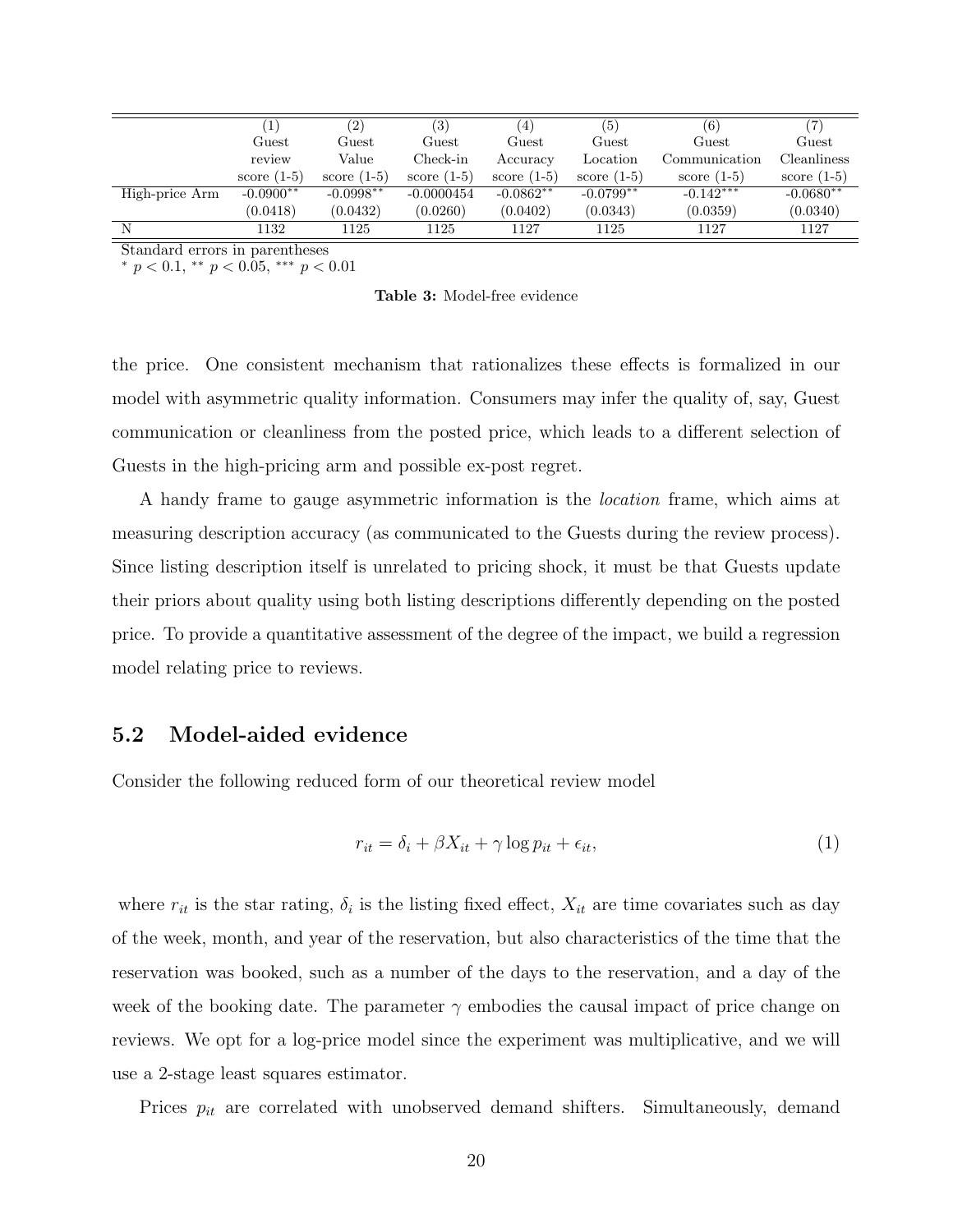|                  | (1)           | $\left( 2\right)$ | (3)           | 4)            |
|------------------|---------------|-------------------|---------------|---------------|
|                  | Guest         | Guest             | Guest         | Guest         |
|                  | review        | review            | review        | review        |
|                  | score $(1-5)$ | score $(1-5)$     | score $(1-5)$ | score $(1-5)$ |
| Log-price        | $0.122***$    | $0.116***$        | $-0.0273$     | $-0.0859**$   |
|                  | (0.0116)      | (0.0120)          | (0.0339)      | (0.0350)      |
| Date Controls    | no            | yes               | yes           | yes           |
| Listing Controls | $\mathbf{n}$  | $\mathbf{n}$      | yes           | $\mathbf{n}$  |
| Listing FE       | $\mathbf{n}$  | no                | $\mathbf{n}$  | yes           |
| Experiment       | $\mathbf{n}$  | $\mathbf{n}$      | $\mathbf{n}$  | $\mathbf{n}$  |
| N                | 2929          | 2929              | 2924          | 2929          |

\*  $p < 0.1$ , \*\*  $p < 0.05$ , \*\*\*  $p < 0.01$ 

<span id="page-20-0"></span>Table 4: Without experiment

shifters are likely correlated with unobserved review shifters  $\epsilon_{it}$ . For this reason, the baseline model suffers from endogeneity bias. Nevertheless, we start by estimating a baseline model, using a regression of star rating on log price without any control or instruments. The coefficient is presented in Column (1) of Table [4.](#page-20-0) As a result, we obtain a positive and statistically significant correlation between log price and reviews. The coefficient on the log price amounts to .122, or approximately 0.2 standard deviation increase in reviews when the log price increases by a single standard deviation.

As a first step to alleviate endogeneity bias, we add date controls generated by calendardate specific demand shifters. As a result, we observe an economically and statistically negligible decrease in the price coefficient. Further, we add listing controls such as the number of bedrooms and zip-code fixed effects. We note a more substantial decrease in  $\gamma$ , suggesting that cross-sectional demand shifters generate more substantial endogeneity than calendar-day demand shifters. Finally, we add the listing fixed effect to control for time-persistent unobserved heterogeneity. Specification with listing fixed effects is the most robust model that does use experimental variation. In this model, increasing the price by one standard deviation within the listing leads to a 0.12 standard deviation decrease in star rating. The decrease in a star rating is substantial and, for example, enough to remove the superhost badge.

Next, we introduce a fully causal analysis using experimental price variation. In partic-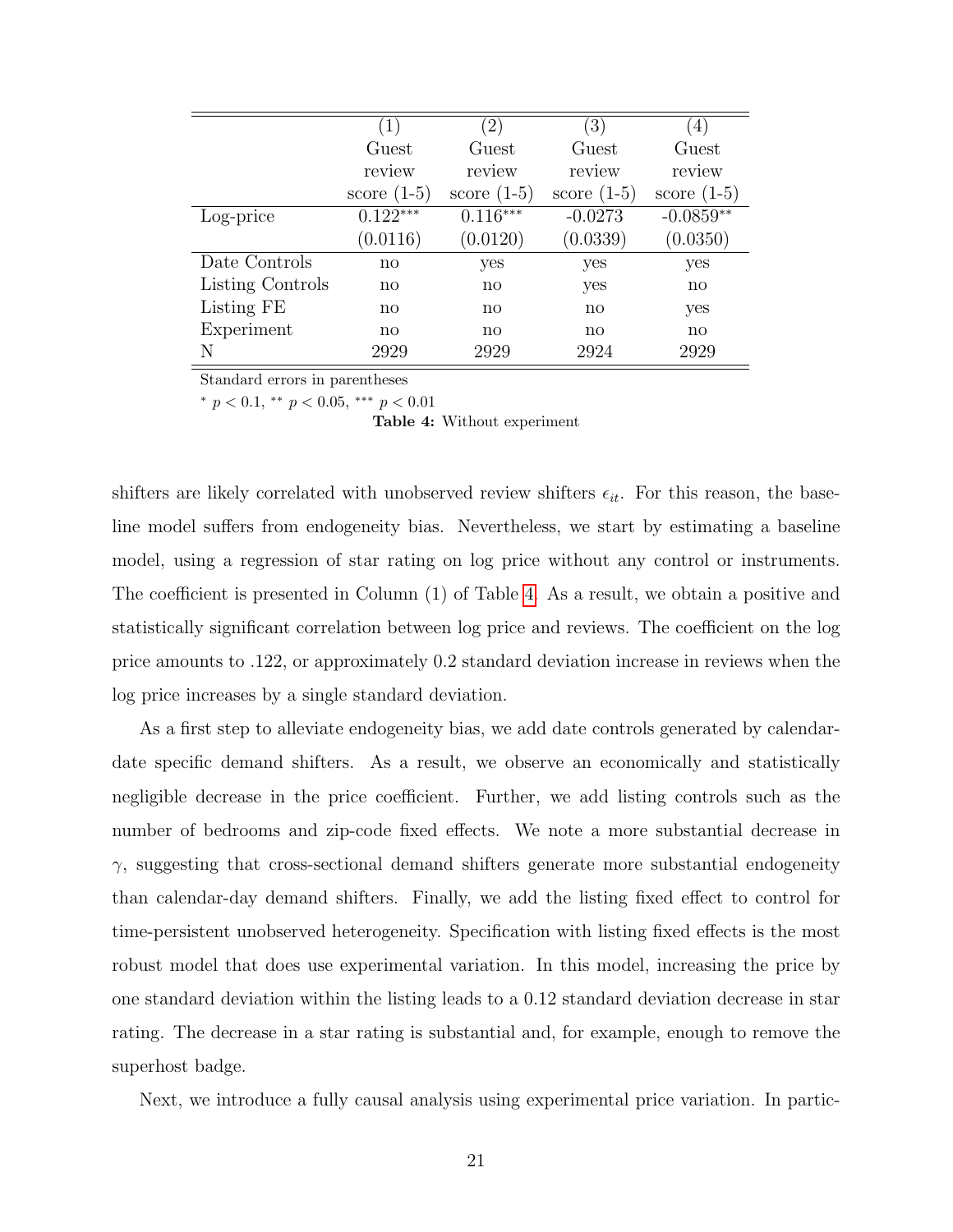|                      | (1)           | (2)           | (3)           |
|----------------------|---------------|---------------|---------------|
|                      | Guest         | Guest         | Guest         |
|                      | review        | review        | review        |
|                      | score $(1-5)$ | score $(1-5)$ | score $(1-5)$ |
| Log-price            | $-1.602**$    | $-0.851*$     | $-0.969**$    |
|                      | (0.808)       | (0.496)       | (0.467)       |
| Date Controls        | yes           | yes           | yes           |
| Listing Controls     | yes           | no            | no            |
| Listing FE           | no            | yes           | yes           |
| Experiment           | yes           | yes           | yes           |
| Without single-night | no            | no            | yes           |
| N                    | 2924          | 2929          | 2605          |

\*  $p < 0.1$ , \*\*  $p < 0.05$ , \*\*\*  $p < 0.01$ 

<span id="page-21-0"></span>Table 5: With experiment

ular, we consider various specifications in which we use pricing shocks  $\zeta$  as instruments for log-price. The results are presented in Table [5.](#page-21-0) In addition, we consider specifications with and without various controls. We also consider removing single-night reservations, which exhibit a minor variation in reviews. Unfortunately, restricting the price variation to the pricing shocks carries a significant statistical cost. As a result, the point estimates are noisier; however, they remain significant at a 0.05 level, indicating a causal relationship between price and reviews. The point estimates indicate that increasing log price by one standard deviation leads to between 1.1 and 2.2 standard deviation decrease in reviews depending on the specification. Since standard deviation is mostly driven by cross-sectional price variation, another, possibly more informative measure, is to increase the price by a fixed proportion, say 25%. Such price increase increase leads to decrease in reviews between 12% and 23% of their standard deviation. All in all, the gap between these estimates and regressions with fixed effects suggests that time-varying demand shifters cause a significant bias when using panel data variation in prices and reviews.

We also examine the impact of log price on the framed reviews using the IV approach. We confirm that price has the largest impact on the overall score compared with framed reviews. We also find impact of the price on the value, accuracy and guest communication reviews. The impact of the *value* score is again of comparable magnitude to the *overall*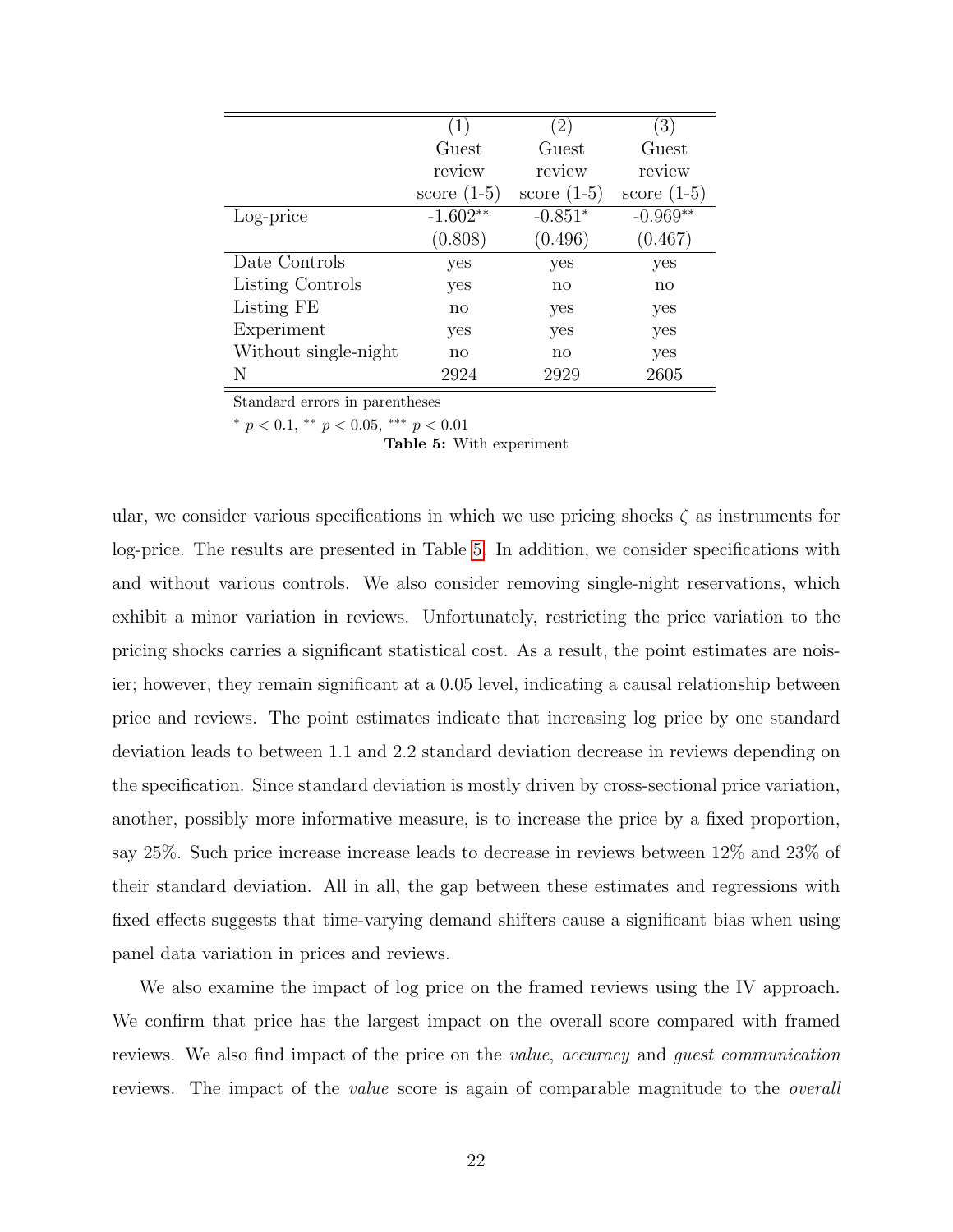|                     |               | (2)           | $\left( 3\right)$      | $\left( 4\right)$ | (5)           | (6)           | $\left( 7\right)$ |
|---------------------|---------------|---------------|------------------------|-------------------|---------------|---------------|-------------------|
|                     | Guest         | Guest         | Guest                  | Guest             | Guest         | Guest         | Guest             |
|                     | review        | Value         | Check-in               | Accuracy          | Location      | Communication | Cleanliness       |
|                     | score $(1-5)$ | score $(1-5)$ | score $(1-5)$          | score $(1-5)$     | score $(1-5)$ | score $(1-5)$ | score $(1-5)$     |
| Log-price per night | $-1.606**$    | $-1.366*$     | 0.221                  | $-1.857***$       | $-0.663$      | $-1.560**$    | $-0.713$          |
|                     | (0.810)       | (0.760)       | (0.381)                | (0.857)           | (0.508)       | (0.731)       | (0.566)           |
| Date Controls       | yes           |               | yes                    | yes               | yes           | yes           | yes               |
| Listing Controls    | yes           | yes           | yes                    | yes               | no            | yes           | yes               |
| Listing FE          | $\mathbf{n}$  | $\mathbf{n}$  | $\mathbf{n}\mathbf{o}$ | $\mathbf{n}$      | no            | $\mathbf{n}$  | $\mathbf{n}$      |
| Experiment          | yes           | no            | yes                    | yes               | yes           | yes           | yes               |
| N                   | 2926          | 2916          | 2916                   | 2918              | 2916          | 2918          | 2918              |

\*  $p < 0.1$ , \*\*  $p < 0.05$ , \*\*\*  $p < 0.01$ 

Table 6: Individual reviews

score, which provides further evidence for the consumer-surplus-based scoring rule detailed in the theoretical section. Nevertheless, we also find a significant impact on the accuracy score, which supports the mechanism relying on asymmetric information.

|                                                       | (1)           | (2)           | (3)           | (4)           |
|-------------------------------------------------------|---------------|---------------|---------------|---------------|
|                                                       | Guest         | Guest         | Guest         | Guest         |
|                                                       | review        | Value         | review        | Value         |
|                                                       | score $(1-5)$ | score $(1-5)$ | score $(1-5)$ | score $(1-5)$ |
| Log-price per night                                   | $-0.230***$   | $-0.143*$     | $-0.277***$   | $-0.218**$    |
|                                                       | (0.0835)      | (0.0870)      | (0.0912)      | (0.0990)      |
|                                                       |               |               |               |               |
| $Log-price \times$<br>above median description length | $0.178*$      | $-0.00196$    |               |               |
|                                                       | (0.0912)      | (0.107)       |               |               |
|                                                       |               |               |               |               |
| $Log-price \times$<br>above median picture count      |               |               | $0.241**$     | 0.119         |
|                                                       |               |               | (0.0993)      | (0.116)       |
| Date Controls                                         | yes           | yes           | yes           | yes           |
|                                                       |               |               |               |               |
| Listing Controls                                      | $\mathbf{n}$  | $\mathbf{n}$  | $\mathbf{n}$  | no            |
| Listing FE                                            | yes           | yes           | yes           | yes           |
| Experiment                                            | $\mathbf{n}$  | no            | no            | no            |
| N                                                     | 2082          | 2072          | 2082          | 2072          |

Standard errors in parentheses

\*  $p < 0.1$ , \*\*  $p < 0.05$ , \*\*\*  $p < 0.01$ 

<span id="page-22-0"></span>Table 7: Individual reviews

Our theoretical model demonstrates that asymmetric information is not necessary to obtain the negative impact of transaction price on the subsequent product reviews. That being said, the information asymmetries may, in some cases, amplify this effect. To test this hypothesis, we estimate heterogeneous treatment effects based on the amount of revealed information. In particular, for the subset of listings, we obtained information about the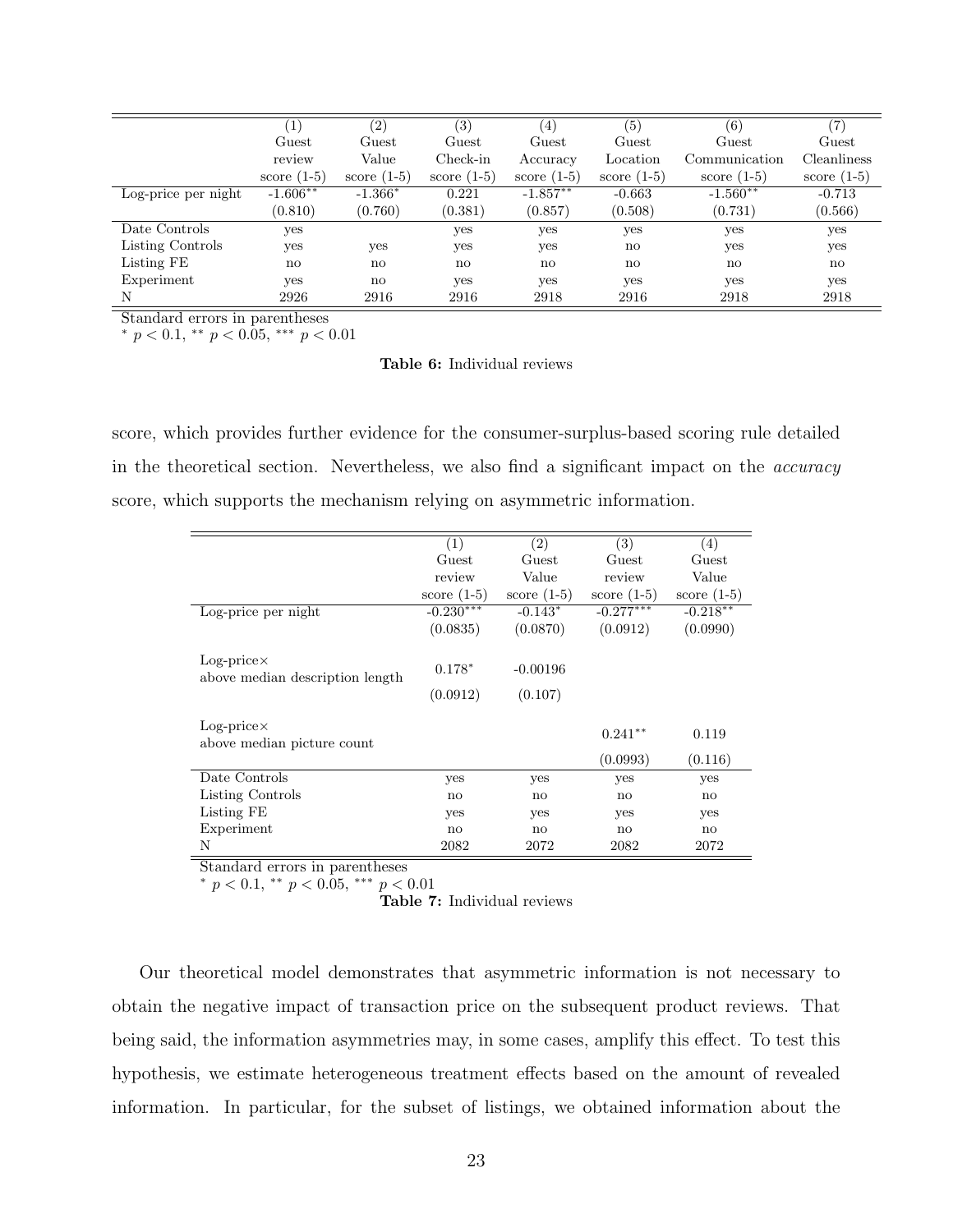length of the listing description and picture count. Therefore, we presume that longer descriptions and more pictures result in a relatively minor degree of asymmetric information. Unfortunately, we could not obtain this data for all listings because a subset of Hosts stopped hosting during the data collection process. For this reason, to conduct this exercise, we have to revert to the OLS model with listing fixed effects due to the insufficient power of the IV estimator. For these reasons, the results should be regarded as conservative.

The results of the heterogeneous treatment effect regression are presented in Table [7.](#page-22-0) We observe that the effect of pricing on overall review is significant for listings with less-thanmedian description length and picture count. However, we observe significantly smaller effects for listings with lengthy descriptions and many photos. The muted effect of the transaction price of reviews for the listings with arguably more accurately unobserved quality suggests that the theoretical model of review deliberation with asymmetric information may be more realistic.

Consistent with our theoretical model, an alternative explanation for the heterogeneous treatment effects is that review length and pictures serve as a proxy for listing quality. As noted in the theoretical section, the impact of pricing on customer feedback may be less extensive for high-quality listings because the Guests in such listings may be less price-elastic and focus more on pure quality instead of consumer surplus. An extreme example may be customer satisfaction from staying in a multi-million-dollar mansion, which attracts only extremely wealthy Guests, who may not even be aware of the transaction price. In this case, however, we should see a more muted impact of transaction price in the *value* frame, since under the heterogeneous quality hypothesis value frame becomes less relevant for wealthy consumers. Interestingly, we do not find heterogeneous treatment effect in value frame.

In the next subsection, we conduct a series of placebo tests using the time-series feature of our data.

#### 5.3 Placebo tests

The placebo tests are designed to rule out any spurious correlation due to an error in the pricing and randomization algorithms or selection of observations due to downtimes in the data collection scripts. To conduct the test, we pulled the pricing arm of the previous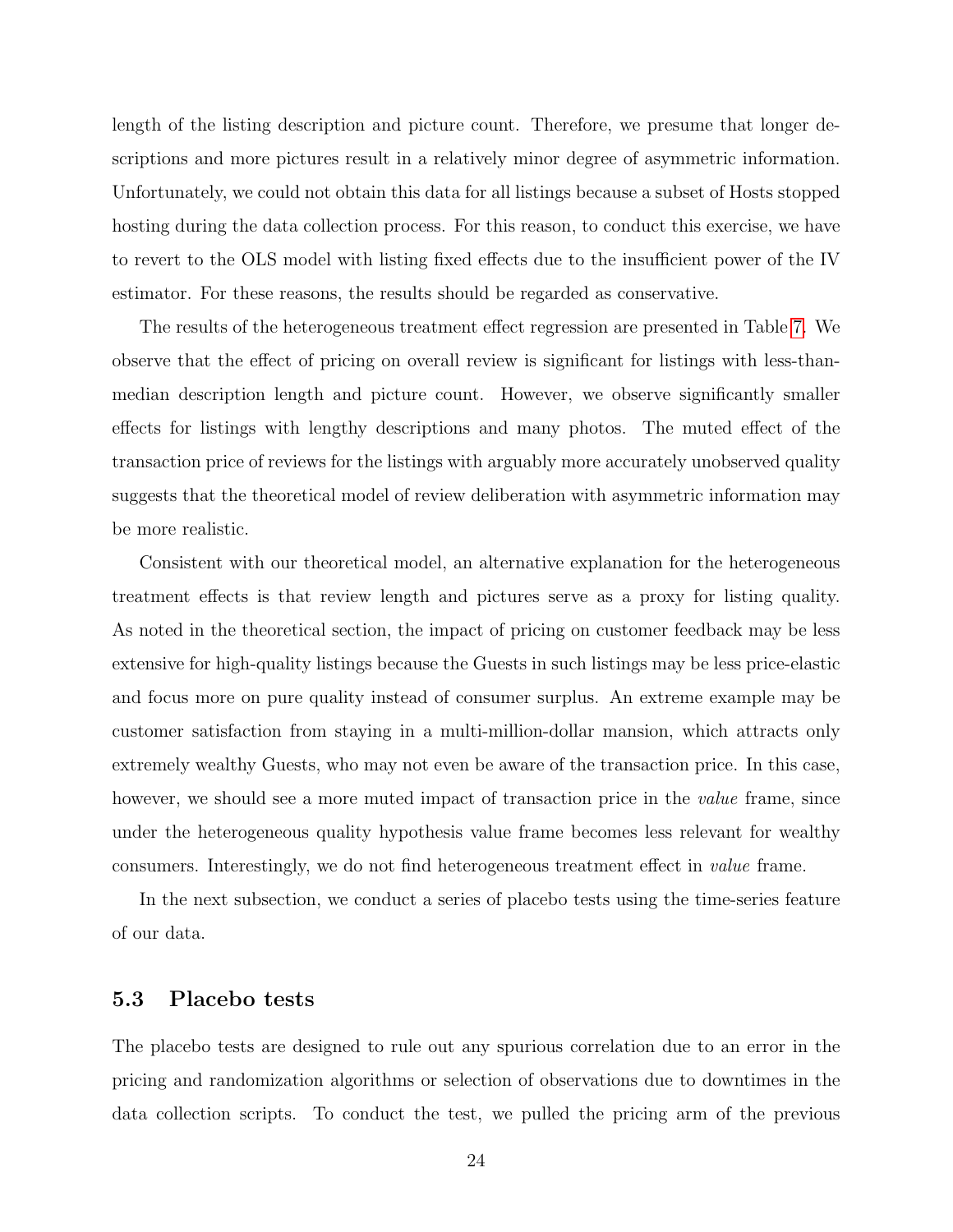|                                        |                 | $\left( 2\right)$ | (3)             | (4)             | (5)           | (6)           |               |
|----------------------------------------|-----------------|-------------------|-----------------|-----------------|---------------|---------------|---------------|
|                                        | $_{\rm{Guest}}$ | $_{\rm{Guest}}$   | $_{\rm{Guest}}$ | $_{\rm{Guest}}$ | Guest         | Guest         | Guest         |
|                                        | review          | Value             | Check-in        | Accuracy        | Location      | Communication | Cleanliness   |
|                                        | score $(1-5)$   | score $(1-5)$     | score $(1-5)$   | score $(1-5)$   | score $(1-5)$ | score $(1-5)$ | score $(1-5)$ |
| Previous reservation<br>High-price Arm | $-0.0531$       | $-0.00108$        | $-0.00439$      | 0.00350         | 0.0259        | 0.00544       | $-0.0266$     |
|                                        | (0.0428)        | (0.0426)          | (0.0306)        | (0.0389)        | (0.0312)      | (0.0300)      | (0.0374)      |
| N                                      | 1387            | 1379              | 1379            | 1381            | 1379          | 1381          | 1381          |

\*  $p < 0.1$ , \*\*  $p < 0.05$ , \*\*\*  $p < 0.01$ 

Table 8: With experiment

observation for a given listing and used it as a covariate in the review t-tests instead of the shock to the current reservation. Since the current Guest does not observe the previous reservation price, it should have no relationship with the current review. Indeed, we find no significant relationship between the previous pricing arm and the current review score across all review frames.

In the next section we conclude our analysis with parsimonious analysis of the supply-side impact of reviews on prices.

## 5.4 Supply

|                  |                     | $\left( 2\right)$   | (3)                 |                     | (5)                 |
|------------------|---------------------|---------------------|---------------------|---------------------|---------------------|
|                  | Log-price per night | Log-price per night | Log-price per night | Log-price per night | Log-price per night |
| prev_score       | $0.254***$          | $0.214***$          | $0.0264***$         | 0.00648             | $1.458***$          |
|                  | (0.0136)            | (0.0133)            | (0.00524)           | (0.00501)           | (0.575)             |
| Date Controls    | $\mathbf{n}$        | yes                 | yes                 | yes                 | yes                 |
| Listing Controls | $\mathbf{n}$        | no                  | yes                 | no                  | $\mathbf{n}$        |
| Listing FE       | $\mathbf{n}$        | no                  | $\mathbf{n}$        | yes                 | $\mathbf{n}$        |
| Experiment       | $\mathbf{n}$        | no                  | $\mathbf{n}$        | $\mathbf{n}$        | yes                 |
|                  | 6187                | 6187                | 6182                | 6187                | 6187                |

Standard errors in parentheses

 $p < 0.1$ , \*\*  $p < 0.05$ , \*\*\*  $p < 0.01$ 

<span id="page-24-0"></span>

| Table 9: Price cycles |  |  |
|-----------------------|--|--|
|-----------------------|--|--|

In this subsection, we examine the impact of reviews on supply. There are two goals of this analysis. First, we want to estimate the causal impact of reviews on the subsequent transaction price. Second, we aim to identify data patterns consistent with price cycles, similar to predatory-dominant pricing patterns as in markets with learning by doing, see [Cabral and Riordan](#page-29-3) [\(1997\)](#page-29-3).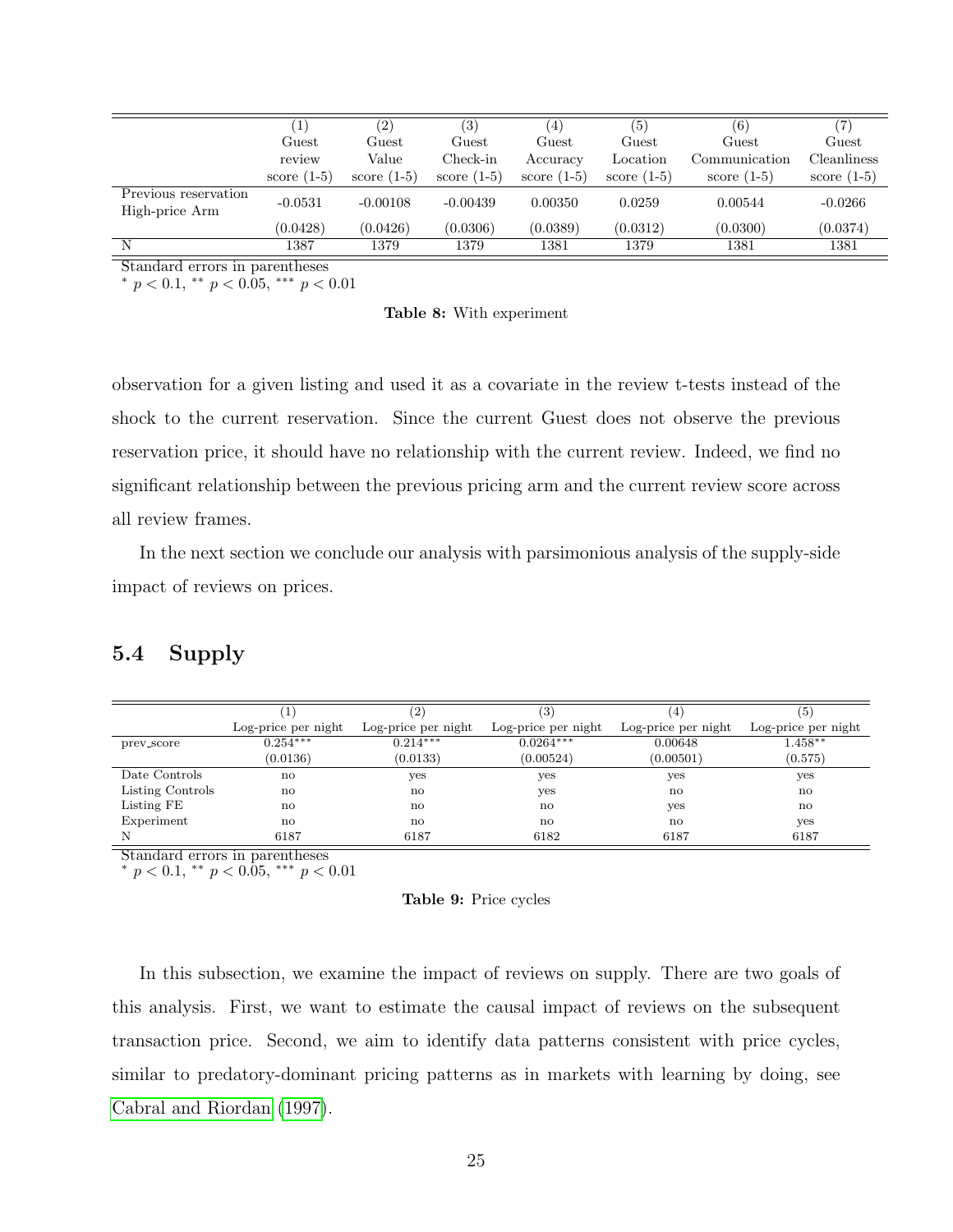Airbnb uses various ways to communicate listing reviews to potential Guests. Next to the listing's name, the STR platform displays the average review for that listing. In addition, after clicking on the listing name, Airbnb provides a chronological reviews list, displaying star ratings and review content. The chronological display is aimed the highlighting the most recent reviews since those may be more reflective of the contemporary listing quality.

Relating past review to the price faces an obvious simultaneity issue since higher quality listings receive higher reviews and are more expensive. In addition, simple review regression on transaction prices is subject to reverse causality because of the direct impact of pricing on reviews demonstrated in the previous section. Our analysis would be robust to both of these issues.

Before we introduce experimental variation, we estimate a model that utilizes a withinlisting review and transaction price variation. This model would address cross-sectional simultaneity caused by persistent unobserved heterogeneity in listing quality. We estimate estimate the following supply model

<span id="page-25-0"></span>
$$
\log p_{it} = \delta_i + \beta X_{it} + \gamma r_{it-1} + \epsilon_{it},\tag{2}
$$

where i indexes listings and t indexes reservations within the listing. The variable  $r_{it-1}$  is the previous rating displayed on the top of the listing page. We do not use the average star rating because it is quite sticky over time since most of our listings have many reviews.

The supply equation [\(5.4\)](#page-25-0) is the reverse of the review deliberation equation [\(5.2\)](#page-19-1). In particular, previously, we used reviews as an independent variable and price as a dependent variable. In this analysis, we study the impact of reviews on the price. Another crucial difference is that the supply model uses lagged reviews on the right-hand-side.<sup>[29](#page-25-1)</sup>

The results are presented in Table [9.](#page-24-0) The first row presents the regression without any controls. We observe a strong correlation between past reviews and future transaction prices. Row (2) addresses simultaneity due to seasonality. In particular, certain times of the year, such as Summer, may be subject demand shocks driving higher prices and directly impact-

<span id="page-25-1"></span><sup>&</sup>lt;sup>29</sup>Before we discuss the results, we disclose that this analysis was conducted using a different selection of reservations as compared to the results in the previous section. The previous analysis selected reservations shorter than 4 nights since the pricing instruments are weak for longer reservations. We use lagged ratings for reservations shorter than 4 nights anticipating similar issues.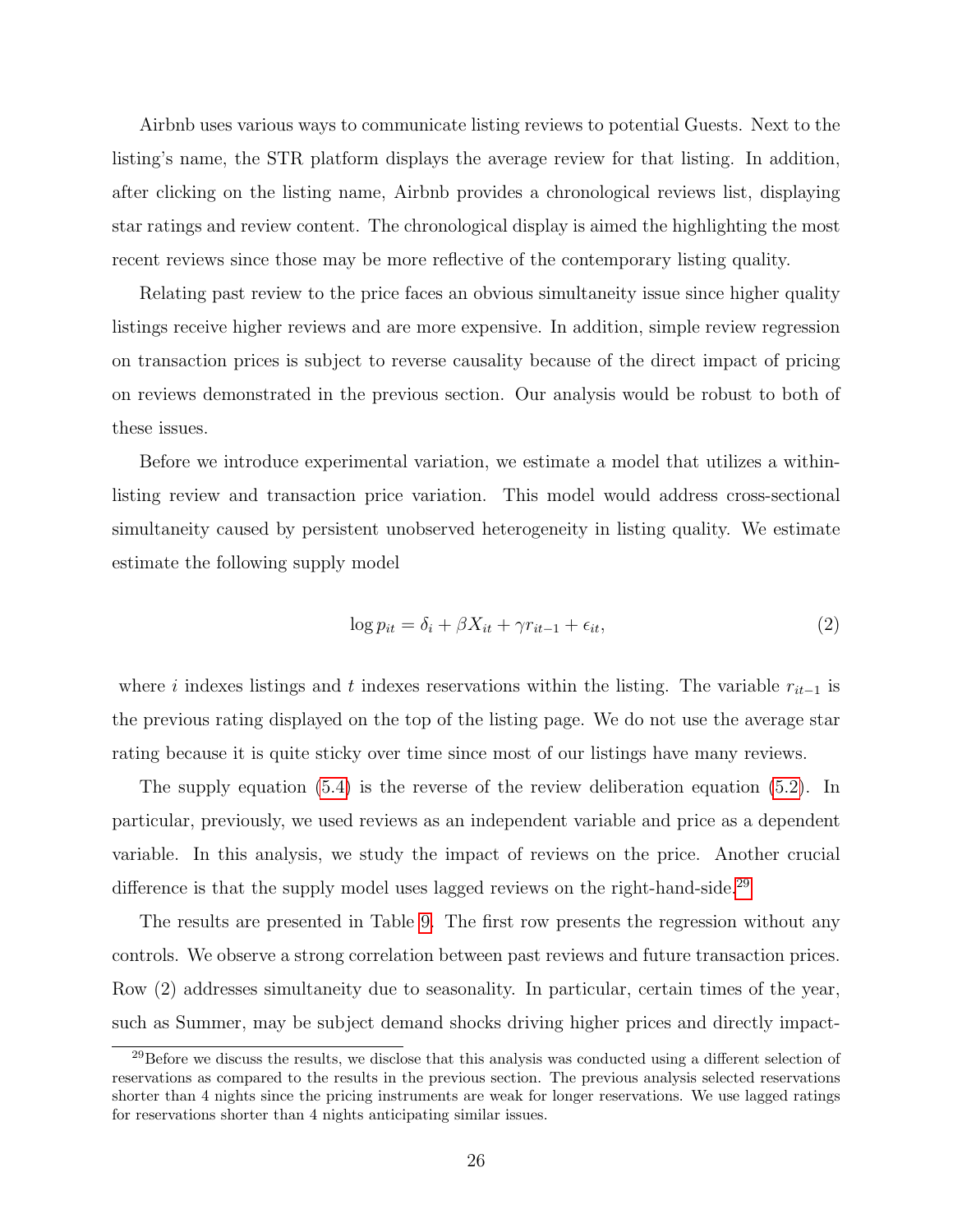ing review scores. We observe that the coefficient decreases by a negligible amount. As mentioned before, the high value of the coefficient may be due to cross-sectional unobserved heterogeneity. Models whose coefficients are in Rows  $(3)$  and  $(4)$  address the unobserved heterogeneity issue by controlling for listings characteristics and listing fixed effects, respectively. We see that the effect persists and is statistically significant. Nevertheless, these regressions may still be problematic because of using lagged dependent variables with fixed effects. Also, we would still be subject to simultaneity if  $\epsilon_{it}$  are serially correlated. According to our anecdotal knowledge, the latter is probable since listings experience transient quality shocks. For example, a broken heater may be an issue for several subsequent reservations until it is finally fixed. We use the fact that our experimental pricing variation is IID across pricing events to address this issue. Using equation [\(5.2\)](#page-19-1), we established that the current transaction price affects reviews. Thus, lagged pricing shocks,  $\zeta_{it-1}$  are correlated with lagged reviews,  $r_{it-1}$ . At the same time, pricing shocks are IID; thus, they are unrelated to contemporary unobserved determinants of price,  $\epsilon_{it}$ . In particular, lagged pricing shocks are orthogonal to transient shocks to unobserved quality and contemporary pricing shocks,  $\zeta_{it}$ . As a result, the experiment design presents a unique opportunity to provide causal estimates of  $\gamma$  robust to both simultaneity and reverse causality.

The robust estimate of  $\gamma$  is presented in Row (5). The coefficient is significant at the 5% level, albeit its point estimate is quite noisy. We use lower 95% confidence interval value to obtain a conservative estimate of the impact of prices on reviews. The lower confidence bound is equal to 0.33, per 1 star, or 0.22 per one standard deviation of review score. This coefficient implies 25% increase in transaction price if the last review improves by 1 standard deviation. The change is due to the earlier booking time at higher dynamic price. As mentioned earlier, since the listings eventually reach over 90% filled capacity, the change in transaction price reflects change in revenue to high degree of accuracy. Large impact of last review on the performance suggests that the incentive to invest in great reviews by lowering the price is substantial.

If the current transaction price has a causal impact on reviews, firms have incentives to lower their price after a bad review to invest in the future good reviews. But, conversely, they also have incentives to increase the price and cash out if the reviews are excellent. The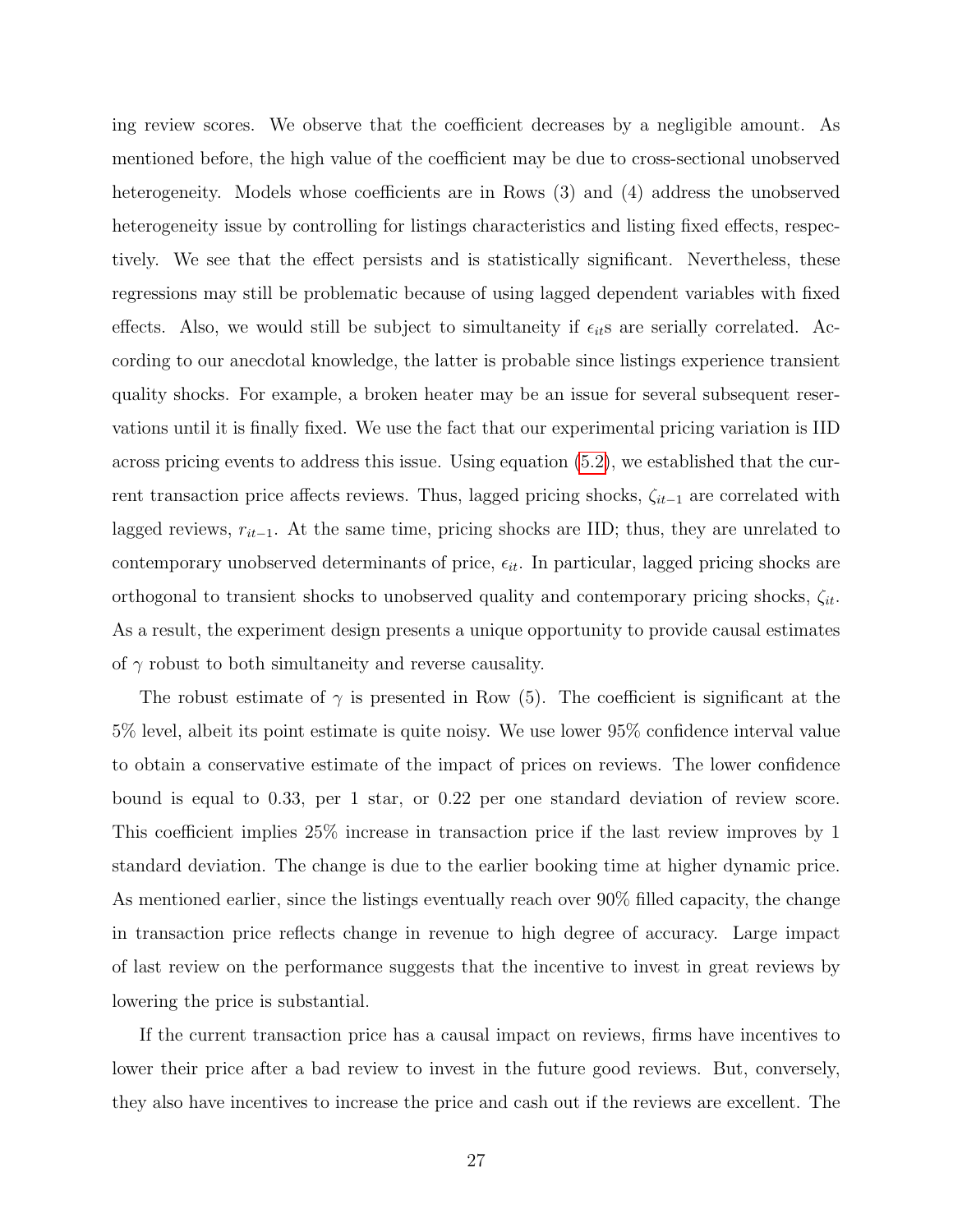estimates in Table [9](#page-24-0) are consistent with such price cycles. The coefficients are also consistent with optimal static pricing that responds demand shifters, including past reviews. Unfortunately, reduced form modeling is insufficient to decompose static pricing from dynamic pricing incentives. For example, the Keybee pricing algorithm is based on forward-looking machine learning routines that maximize Hosts' revenue.<sup>[30](#page-27-0)</sup> The algorithm automatically estimates and responds to shocks to demand. Unfortunately, similarly to most machine learning, the algorithm is not economically explainable and may require a structural model for further understanding.[31](#page-27-1)

There are several consequences on the incentive to price low in order to buy honest reviews and increase future demand. Primarily, some increase in future demand would be a result of business stealing. Prior research has demonstrated some degree of supply-side substitution between regular and short term rental market; $32$  thus, one can expect exit from short-term rental market in case of low revenues, which could occur due to lower ratings. The possibility of exit gives extra incentives of the firm to drop their prices to preempt entry or drive exit. These incentives should be more pronounced in thinner markets and could lead to predatory pricing and lower competition in the longer run, similarly to markets with learning-by-doing. On the other hand, price-review feedback loop gives consumers an ability to recourse, if the margins increase substantially. The potential recourse creates a downward pricing pressure, which is present even in completely monopolized markets. Thus, consumer welfare implications of the ability buying honest reviews are unclear.

<span id="page-27-0"></span><sup>30</sup>Casual Hosts that do not apply sophisticated dynamic pricing may be less prone to price cycles; that being said, setting even the most basic dynamic pricing, such as "early-bid" and "last-minute" discounts, which are easily accessible in Airbnb Hosting Dashboard, could lead to price cycles.

<span id="page-27-1"></span><sup>&</sup>lt;sup>31</sup>A possible test for investment cycles could be studying heterogeneous treatment effects of past reviews on future prices depending on the degree of asymmetric information. Theory suggests that investment price cycles should be muted for listings with less private information. Unfortunately, our instruments do not directly manipulate reviews and rely on indirect impact via past transaction prices; thus, they do not deliver statistically robust estimates of heterogeneous treatment effects. We speculate that augmenting the regressions with a structural model could deliver necessary statistical power.

<span id="page-27-2"></span><sup>32</sup>See [Barron, Kung, and Proserpio](#page-29-10) [\(2018\)](#page-29-10).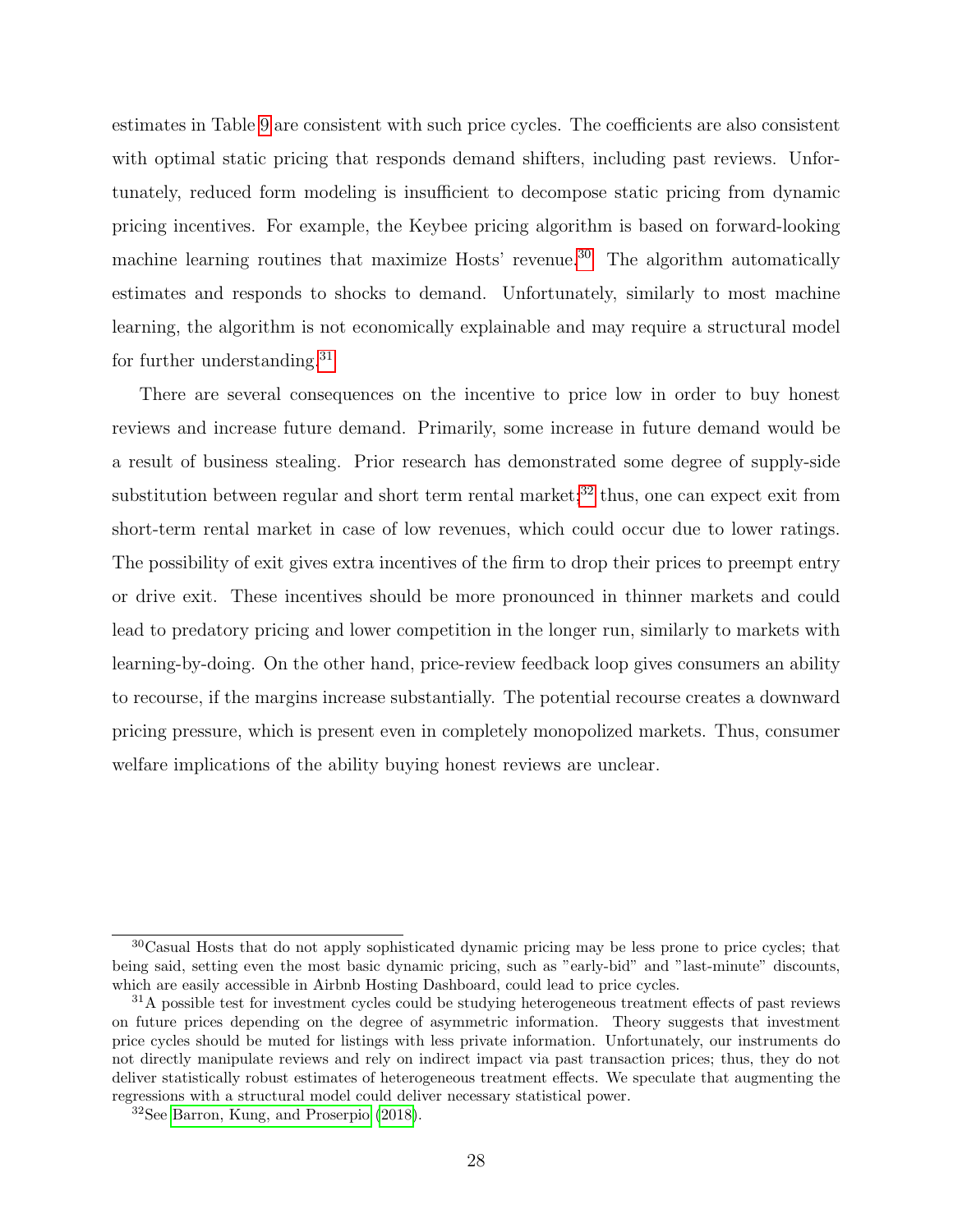# 6 Conclusion

The paper uses a field experiment to establish the causal impact of transaction price on subsequent product reviews. Despite the central position of reviews in modern markets, surprisingly little is known about the customer deliberation process that results in a rating. In particular, little is known if the ratings reflect consumer surplus or raw quality. We also know little about the interaction of asymmetric quality information and subsequent review.

The paper finds that increasing the price has causal negative impact on subsequent review. Conversely, current high reviews have causal positive impact on future transaction prices. These results provide evidence that consumer surplus and asymmetric information about the quality are essential considerations in the consumer post-purchase deliberation process. The importance of consumer surplus has significant consequences. Primarily, the reviews must be evaluated in the context of past prices; otherwise, they would not provide an apples-to-apples comparison of quality across products and within-product over time.

The identified effects have consequences for market efficiency. On the one hand, because past reviews influence future company profits, the firms face downward pricing pressure. The pressure occurs because consumers obtain a way to punish the firm if the transaction price seems excessive compared to offered value. The effect is present even for a monopolist, demonstrating that the rating systems can serve as an essential competitive force even in the market places with concentrated ownership. On the other hand, because the upcoming competitor has to invest in good reviews, it is conceivable that good reviews of the incumbent would deliver, at least temporary, market power that facilitates market dominance.

# References

- <span id="page-28-0"></span>AKERLOF, G. A. (1978): "The market for "lemons": Quality uncertainty and the market mechanism," in *Uncertainty in economics*, pp. 235–251. Elsevier.
- <span id="page-28-1"></span>ANDERSON, M., AND J. MAGRUDER (2012): "Learning from the crowd: Regression discontinuity estimates of the effects of an online review database," The Economic Journal, 122(563), 957–989.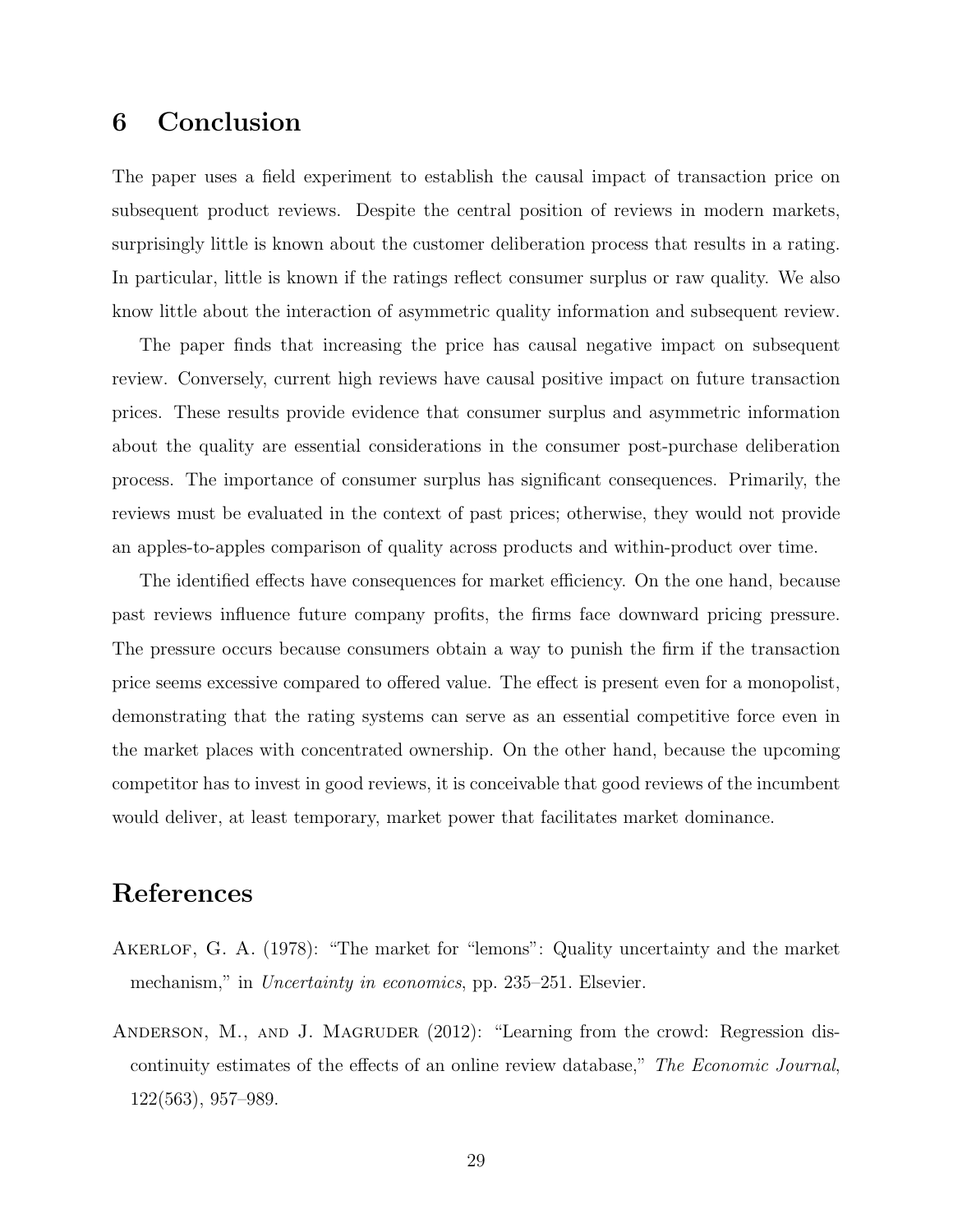- <span id="page-29-6"></span>ARELLANO, M., AND S. BOND (1991): "Some tests of specification for panel data: Monte Carlo evidence and an application to employment equations," The review of economic studies, 58(2), 277–297.
- <span id="page-29-10"></span>Barron, K., E. Kung, and D. Proserpio (2018): "The sharing economy and housing affordability: Evidence from Airbnb," in Proceedings of the 2018 ACM Conference on Economics and Computation, pp. 5–5.
- <span id="page-29-7"></span>Bondi, T., and R. Stevens (2019): "The Good, The Bad and The Picky: Consumer Heterogeneity and the Reversal of Movie Ratings," .
- <span id="page-29-5"></span>BORKOVSKY, R. N., A. GOLDFARB, A. M. HAVIV, AND S. MOORTHY (2017): "Measuring and understanding brand value in a dynamic model of brand management," Marketing Science, 36(4), 471–499.
- <span id="page-29-1"></span>Cabral, L., and A. Hortacsu (2010): "The dynamics of seller reputation: Evidence from eBay," The Journal of Industrial Economics, 58(1), 54–78.
- <span id="page-29-2"></span>CABRAL, L. M., AND M. H. RIORDAN (1994): "The learning curve, market dominance, and predatory pricing," Econometrica: Journal of the Econometric Society, pp. 1115–1140.
- <span id="page-29-3"></span>(1997): "The learning curve, predation, antitrust, and welfare," The Journal of Industrial Economics, 45(2), 155–169.
- <span id="page-29-0"></span>Chevalier, J. A., and D. Mayzlin (2006): "The effect of word of mouth on sales: Online book reviews," Journal of marketing research, 43(3), 345–354.
- <span id="page-29-8"></span>Cooper, R., and T. W. Ross (1984): "Prices, product qualities and asymmetric information: The competitive case," The Review of Economic Studies, 51(2), 197–207.
- <span id="page-29-4"></span>DUBÉ, J.-P., G. J. HITSCH, AND P. MANCHANDA (2005): "An empirical model of advertising dynamics," Quantitative marketing and economics,  $3(2)$ ,  $107-144$ .
- <span id="page-29-9"></span>EVERITT, B. S., AND A. SKRONDAL (2010): "The Cambridge dictionary of statistics,".